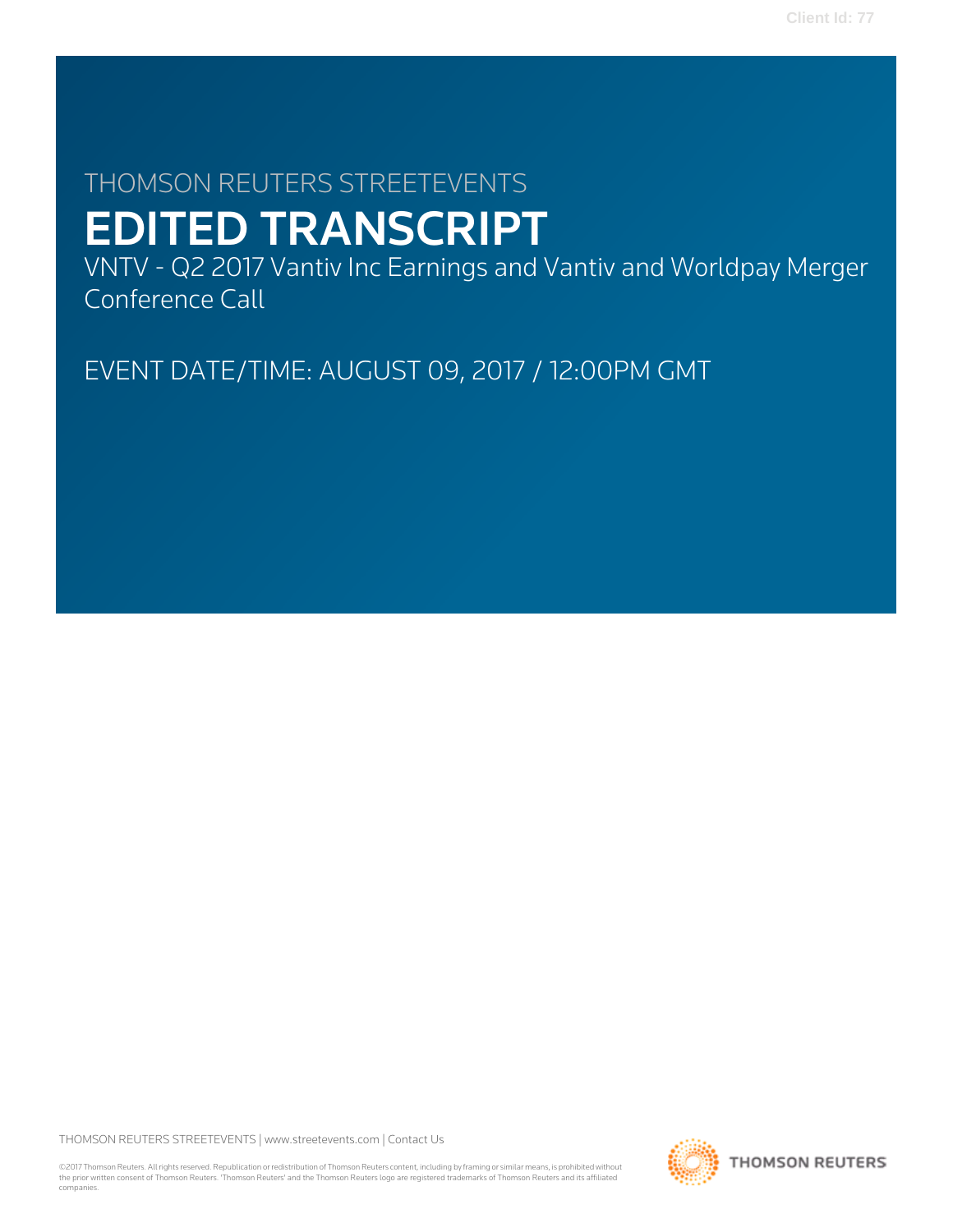# **CORPORATE PARTICIPANTS**

**[C. Richard K. Medlock](#page-5-0)** WorldPay Limited - CFO & Director **[Charles D. Drucker](#page-2-0)** Vantiv, Inc. - CEO, President and Director **[Nathan A. Rozof](#page-1-0)** Vantiv, Inc. - SVP of IR **[Philip E. R. Jansen](#page-3-0)** WorldPay Limited - CEO & Director **[Stephanie Ferris](#page-4-0)** Vantiv, Inc. - CFO

# **CONFERENCE CALL PARTICIPANTS**

**[Ashwin Vassant Shirvaikar](#page-8-0)** Citigroup Inc, Research Division - Director and U.S. Computer and Business Services Analyst **[Craig Jared Maurer](#page-11-0)** Autonomous Research LLP - Partner, Payments and Financial Technology **[Daniel Rock Perlin](#page-12-0)** RBC Capital Markets, LLC, Research Division - Analyst **[David John Koning](#page-6-0)** Robert W. Baird & Co. Incorporated, Research Division - Associate Director of Research and Senior Research Analyst **[David Mark Togut](#page-17-0)** Evercore ISI, Research Division - Senior MD and Fundamental Research Analyst **[Georgios Mihalos](#page-9-0)** Cowen and Company, LLC, Research Division - Director and Senior Research Analyst **[Jeffrey Brian Cantwell](#page-10-0)** Guggenheim Securities, LLC, Research Division - VP and Analyst **[Joseph Dean Foresi](#page-14-0)** Cantor Fitzgerald & Co., Research Division - Analyst **[Josh J. Beck](#page-7-0)** KeyBanc Capital Markets Inc., Research Division - Senior Research Analyst **[Robert Paul Napoli](#page-16-0)** William Blair & Company L.L.C., Research Division - Partner and Co-Group Head of Financial Services and Technology

# **PRESENTATION**

#### **Operator**

Thank you for standing by. And welcome to the Vantiv and Worldpay conference call. I must advice you that this call is being recorded today, August, 9, 2017.

<span id="page-1-0"></span>I would now turn the conference over to Nathan Rozof, Head of Investor Relations at Vantiv.

# **Nathan A. Rozof** - Vantiv, Inc. - SVP of IR

Thank you. Good morning, and good afternoon to those of you listening to us today from U.K. Thank you for joining us to discuss Vantiv's combination with Worldpay. Together, we will create a leading omnicommerce payments company. And the chief purpose of today's call is to discuss the strategic rationale and investment thesis for this transaction.

Please note that earlier today, Vantiv announced its second quarter of 2017 results and Worldpay announced its first half 2017 results, both of which we'll discuss briefly during this call. The press release, slide presentation and other materials describing our combination as well as each company's earnings release can be found on our respective corporate websites.

I would also direct your attention to the safe harbor statement and other required statements on Page 2 of our presentation. Throughout this conference call, we will be presenting non-GAAP and pro forma financial information, including net revenue, adjusted EBITDA, pro forma adjusted net income and pro forma adjusted net income per share. These are important financial performance measures for the company, but are not

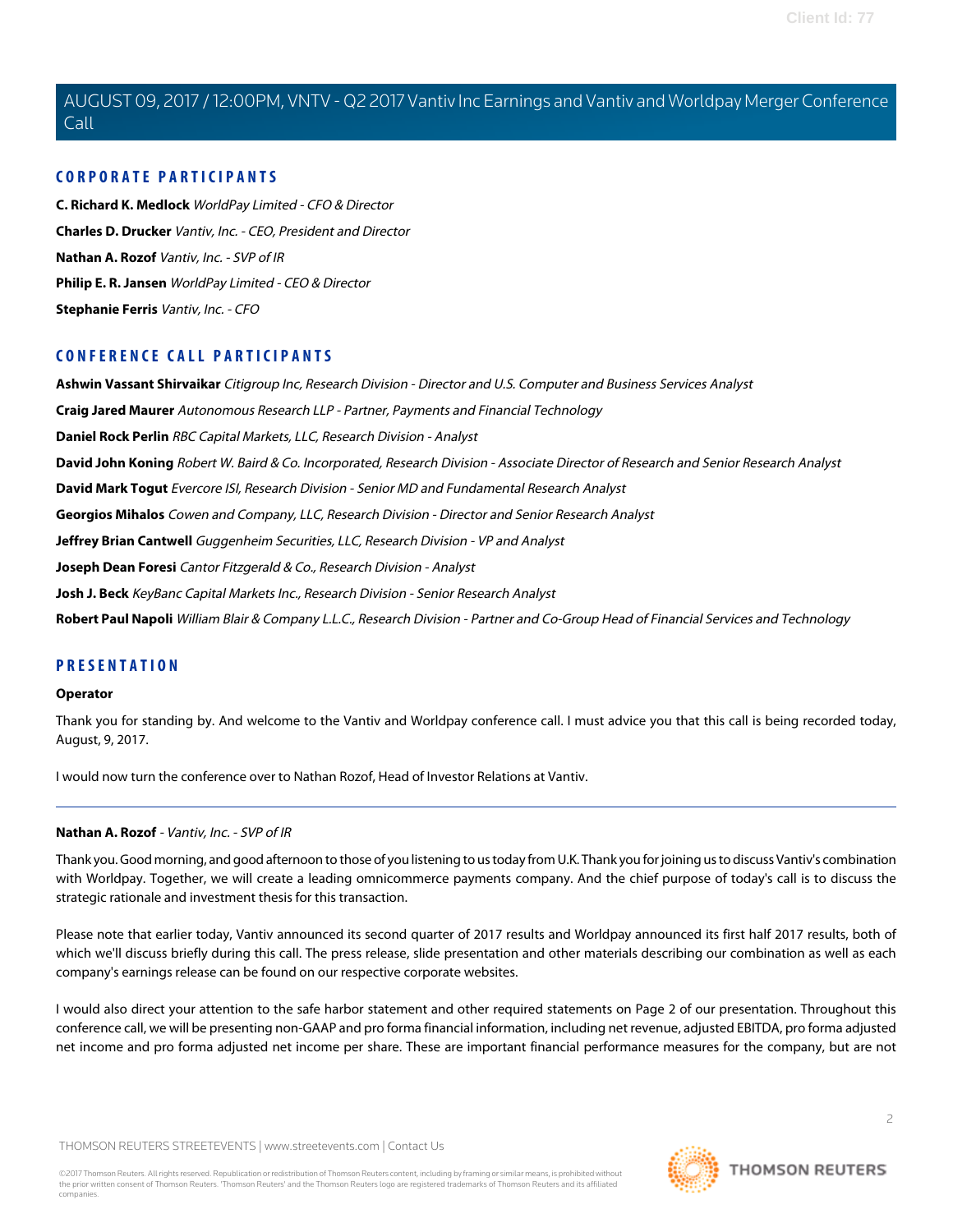financial measures as defined by GAAP. Reconciliations of our non-GAAP pro forma financial information to the GAAP financial information appear in today's press release.

Finally, before we begin our formal remarks, I need to remind everyone that our discussion today will include forward-looking statements. These forward-looking statements are not guarantees of future performance. And therefore, you should not put undue reliance upon them. These statements are subject to numerous risks and uncertainties that could cause actual results to differ materially from what we expect. Please refer to the forward-looking statement disclosure in today's earnings release and in our periodic filings with the U.S. Securities and Exchange Commission. Additional details concerning our business risks and the factors that could cause actual results to materially deviate from our forward-looking statements can be found in our annual report on Form 10-K under the headings, Risk Factors and MD&A, and in other filings with the SEC, which are available at sec.gov. Furthermore, this call and presentation may be deemed to be solicitation material in respect of the transaction and we urge our investors to read the Proxy Statement and other relevant documents filed or to be filed with the SEC, including information regarding persons who may be deemed participants in this presentation.

Turning to Slide 3. Let me summarize the structure of this transaction. The transaction will create a company with an enterprise value of GBP 22.2 billion or \$28.8 billion. It contemplates a premium of approximately 34% for Worldpay's 6 months volume weighted average price and ascribes Worldpay an enterprise value of approximately GBP 9.3 billion or \$12 billion. Worldpay shareholders will receive 55p in cash and 0.0672 new Vantiv shares for each share of Worldpay stock they own. Vantiv is offering a mix and match facility, and Worldpay shareholders will be entitled to 0.8p interim dividend and a 4.2p closing dividend.

On Tuesday, Vantiv announced its buyback of \$19.8 million Vantiv shares from Fifth Third Bank. Fifth Third is a strong partner as well as our largest client. We have a deep and strategic relationship that works in many years in the future, and we are grateful for their support. In order to enhance the transaction by increasing accretion to reduce -- and to reduce potential regulatory risk, we jointly decided to execute this \$1.27 billion share repurchase that will reduce Fifth Third's position to 4.9% of the new combined company. Vantiv shareholders will own approximately 57% and Worldpay shareholders approximately 43% of the new company, which will be called Worldpay. The company will be listed on the New York Stock Exchange and will have a secondary listing on the London Stock Exchange. Cincinnati, Ohio, will become the combined company's global and corporate headquarters, and London will become its international headquarters.

Charles Drucker will serve as our combined company's Executive Chairman and co-CEO; Philip Jensen will serve as our co-CEO; and Stephanie Ferris will serve as CFO, both reporting to Charles. The combined company will have a 13 person Board, comprising 8 Vantiv designated and 5 Worldpay designated directors.

<span id="page-2-0"></span>As shown on Slide 4, today's call will feature Vantiv Chief Executive Officer, Charles Drucker; and Worldpay Chief Executive Officer, Philip Jansen; as well as Vantiv Chief Financial Officer, Stephanie Ferris; and Worldpay Chief Financial Officer, Rick Medlock.

I will now turn the call over to Charles Drucker, who'll begin his remarks on Slide 5. Charles?

# **Charles D. Drucker** - Vantiv, Inc. - CEO, President and Director

Thank you, Nate. Philip and I wanted to say, we're delighted to be talking to everybody today. This is a powerful combination that is strategically compelling for both companies. It joins 2 highly complementary businesses and will allow us to achieve more together than either of us could do on our own. That business will have multiple opportunities to deliver growth. First, the combination will create a global eCommerce leader. ECommerce is growing twice as fast as the overall payment market and that company will have unparalleled scale, a comprehensive suite of solutions and a worldwide reach to be a global partner of choice. Second, we will expand into high-growth markets in order to benefit from the secular growth in electronic payments across international geographies, high-growth verticals and new client segments. Third, that combined company will have the capacity to deliver innovation at scale. Scale is an asset in industry and so was the ability to innovate. What's uncommon is having the combination of both. We'll have the size and capabilities to deploy advanced payment technologies in ways that are more nimble and more cost effective, further differentiating us from our peers. Finally, all 3 of these strategic benefits are enhanced by a significant cost synergies. We anticipate that this transaction will achieve annual reoccurring pretax cost synergies of approximately \$200 million by the end of year 3 after closing.

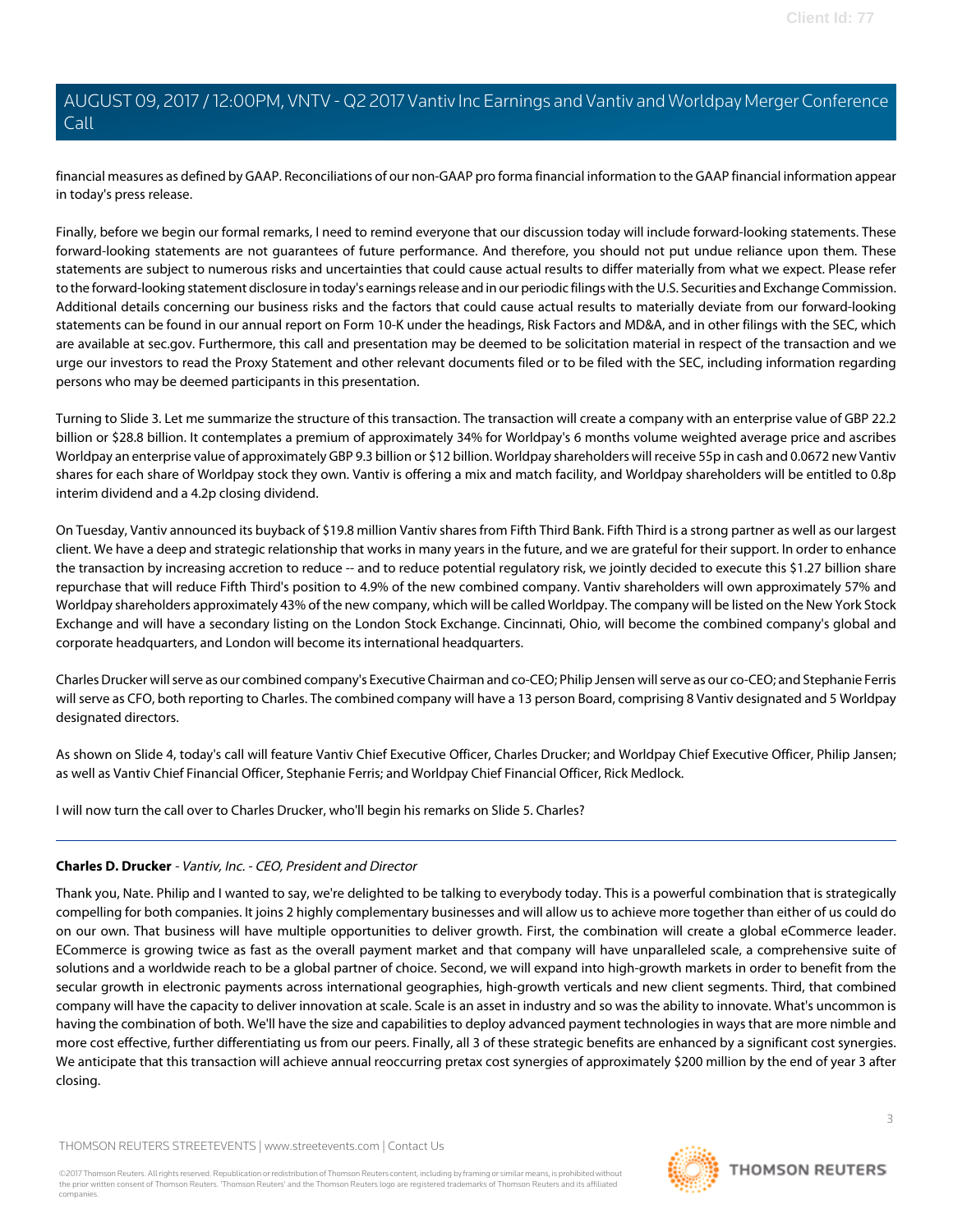Turning to Slide 6. We've all seen the impact of technology. Consumers worldwide now expect to transact using all form factors across all channels and to do it simply and seamlessly in a way that are fast and secure. Across the world, merchants are rising to meet these expectations, integrating both their physical and online presence as well as their payment systems. Merchants need a more global strategic partner to help them tackle this complexity. Together, our combined company will meet that challenge by providing them with simplicity and innovation. We'll be the global one-stop shop offering scalability and reliability solutions that provide customers with always on omnicommerce payment capabilities. In particular, that company will be well positioned for success in eCommerce, the fastest growing part of the payments industry. As noted on this slide, eCommerce is projected to double by 2020, driven by connectivity, mobility and cross-border. Rapid growth in eCommerce creates an exciting opportunity for our combined company.

As shown on Slide 7, our new company will be positioned for success in the fast-growing, but fragmented market. Vantiv's robust U.S. eCommerce and omnichannel offering provides leading capabilities to domestic merchants. Worldpay international online and multicurrency payment offering serves the world's largest eCommerce merchants outside of the U.S. Together, we create a unique and powerful global eCommerce player. That company will have the scale and a leading global position, enabling us to offer a genuinely worldwide solution, with strengthens across both the U.S. and international markets. We will have the ability to support more than 300 different payment methods across 146 countries and 126 currencies. Our integrated technology platform will enable us to offer differentiated products, including data and analytics and value-added services.

That combination creates an unrivaled client value proposition. We'll be a one-stop shop for global merchants omnicommerce needs, cutting through complexity and enable them to enter markets easily and seamlessly. We'll offer merchants a unified global look of the data across their physical, online and mobile channels. Our combined capabilities will create significant cross-selling opportunities. We will offer international capabilities to Vantiv's existing U.S. clients. We will help Worldpay's non-U. S. clients penetrate the U.S. and provide attractive solutions encompassing multicurrencies and payment options to global clients searching for a strategic partner.

<span id="page-3-0"></span>So now I'd like to turn the call over to Philip to explain a little bit more.

# **Philip E. R. Jansen** - WorldPay Limited - CEO & Director

Thank you, Charles. Good morning, everyone. Turning to Slide 8. Vantiv has pioneered the expansion of integrated payments in the U.S. and is now an established leader in this market segment. By working with developers to embed payments into integrated point-of-sale software, Vantiv has built a compelling solution that is particularly attractive in the SMB market. We expect the increasing adoption of integrated payments among SMBs to continue to contribute to Vantiv's strong growth in the U.S.

In addition, however, we see growth opportunities from combining Vantiv with Worldpay. First, we will be more able to easily access and follow Vantiv's U.S. integrated payment clients and partners as they expand overseas. Second, we see significant opportunities in the U.K. with our existing 250,000 SMBs as well as with new customers, as demand for Integrated Payments takes off. And finally, we see an opportunity to use our expertise as a springboard to expand into other markets as Integrated Payments gain more traction across the world.

As shown on Slide 9, Worldpay and Vantiv have both developed differentiated expertise in vertical markets. We both succeeded by creating products and solutions that are highly specialized and reflect a deep knowledge of each industry. Because these solutions are embedded in their respective industry ecosystems, they've produced strong recurring revenue and are also difficult to dislodge. We tried to expand our vertical expertise, particularly in high-growth verticals. We expect B2B, health care and digital, in which Vantiv and Worldpay, respectively, have already made significant investments. We'll continue to benefit from increasing card adoption, creating sectors with strong and sustainable secular growth.

Looking at Slide 10. Our extremely competitive position in the world's 2 largest and most developed payments markets plus our reach into 146 countries will create a truly global platform for international expansion. What excites us even more on the opportunities to expand into other geographies that Worldpay is just beginning to tap. Latin America and Asia-Pacific offer outstanding growth potential. We are already active in these markets, offering eCommerce solutions to global merchants. We plan to build our presence and go domestic over time in many of these markets, expanding our global revenue base. Emerging markets are expected to drive 75% of all global card volume growth over the next 10 years. Together, Worldpay and Vantiv can leverage our position as a leader in the deepest and most attractive global markets as a platform to capture this growth.

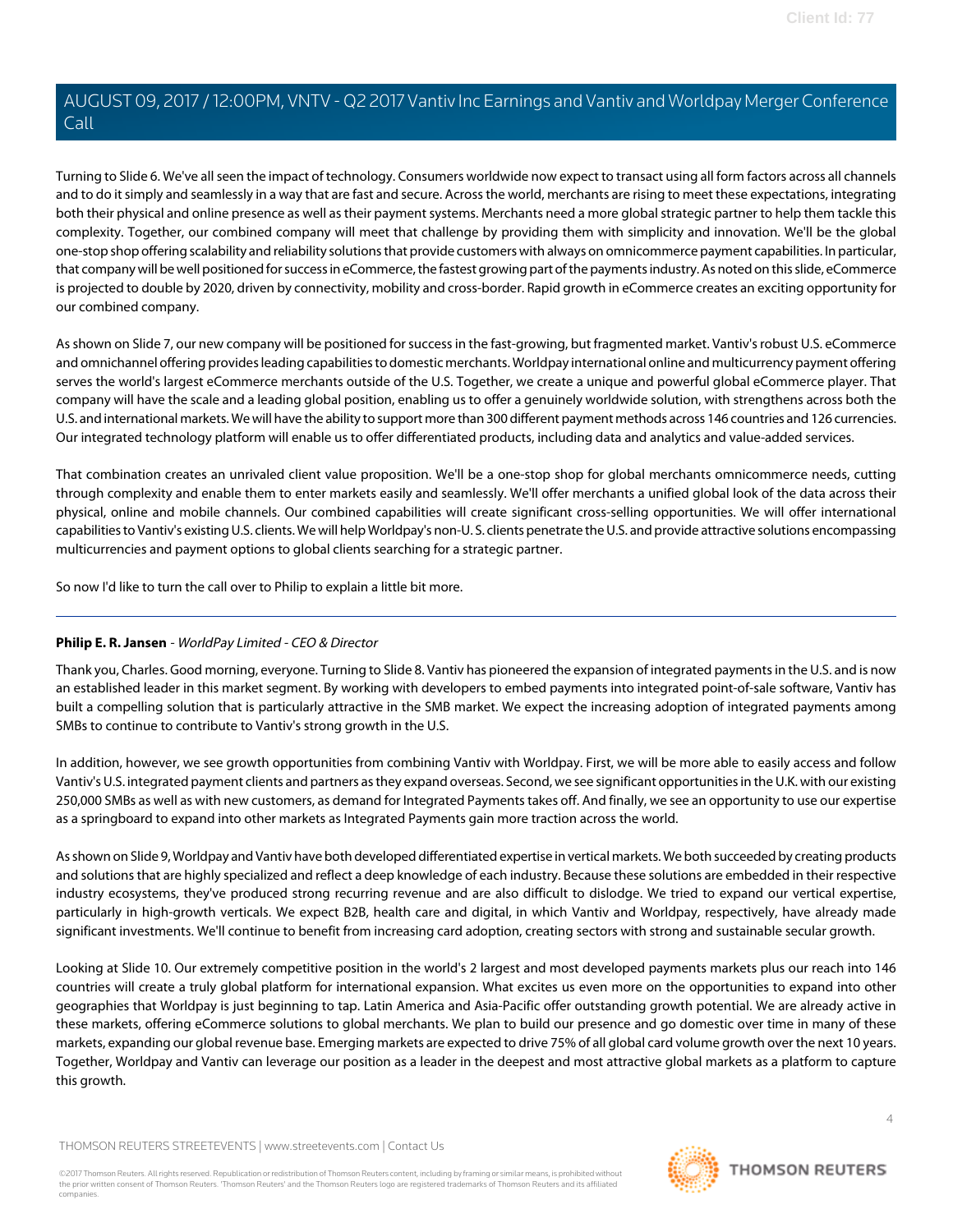As Charles mentioned earlier at the begin of this presentation, the combined company will have the unique capacity to deliver innovation at scale. As shown on Slide 11, our combined company will be the leading global merchant acquirer, possessing more than \$1.5 trillion in volume each year with one of the lowest, if not, the lowest cost structure. We'll have the unmatched scale to support hundreds of thousands of merchants around the world. We should be clear here, size and scale are not the same things. Our combined company will not nearly be large. Our new company will benefit from the differentiated solution set created by Vantiv's agile, integrated and scalable U.S. platform and Worldpay's next-generation secure and flexible global technology. Worldpay is just coming to the end of a significant multiyear CapEx investment program, and the combined company will benefit from its enhanced technology platform. Both companies have built their systems to expect payments in any form as well as to support the integration of physical, online and mobile commerce solutions. Together, this new company will have a very powerful platform for growth.

These capabilities combined with their willingness to confidently adapt and integrate new innovations, position us to serve as merchants single-point eCommerce and omnicommerce solution, making us a global partner of choice for merchants, developers and disruptors worldwide.

Looking at Slide 12. Joining our companies will create an unmatched integrated technology platform. We'll have a robust competitive position ranked #1 in the U.S., #1 in the U.K. and #1 globally. Vantiv is today the #1 U.S. payments company with the leading position in both total and embedded transaction. Worldpay is the U.K.'s #1 payments company and the #1 international payments provider with extensive multicurrency and alternative payments capabilities. Combined, this new company will be the leading strategic partner for merchants. Vantiv has industry leading capabilities in Integrated Payments, and Worldpay is a leader in international eCommerce. Together, we'll be a global omnicommerce leader able to support merchants' integrated online, offline and mobile transactions. As I said earlier, both organizations have deep expertise in vertical markets. We will create new solutions that enable us to penetrate high-growth verticals, while deepening our presence in the sectors where we already operate.

Quite simply our scale, our highly complementary expertise and our technology will enable us to innovate and serve our clients as never before, better and faster than even Worldpay or Vantiv could do alone.

<span id="page-4-0"></span>Now let me pass the call to Stephanie Ferris.

# **Stephanie Ferris** - Vantiv, Inc. - CFO

Thank you, Philip, and good morning, everyone. On Slide 13, we've shared some figures to size our business on a pro forma basis for the full year of 2016. All of these amounts are before synergies. On a combined base of over \$1.5 trillion of sales volume across 40 billion transactions, we would have generated net revenue of \$3.2 billion in 2016. We also would have generated \$1.5 billion in adjusted EBITDA, with an industry-leading 48% pro forma adjusted EBITDA margin. And given Worldpay's recent technology investments, this high-level profitability would still have room for further margin expansion. Our combined company would have generated \$1.2 billion of free cash flow, representing nearly 80% conversion of adjusted EBITDA, which again, includes Worldpay's substantial CapEx investments in 2016.

Looking ahead, you will see on Slide 14, that this transaction will increase our ability to grow revenue, including cross-sell opportunities and expansion into new high-growth markets, as Charles and Philip have both previously discussed. We also anticipate realizing approximately \$200 million of annual recurring pretax cost synergies by the end of year 3, following the close of the transaction. Most of these will come from harmonizing our combined company's U.S. platforms and from streamlining corporate costs. We project earnings accretion to our existing and new shareholders beginning in 2019 and expanding thereafter. In addition, both our businesses have a strong credit profile, giving us ample potential to delever in the near-term, similar to what we have in the past. We are targeting our 4x debt-to-EBITDA leverage ratio over the 12 to 18 months post closing of the transaction.

Turning to Slide 15. Our combined company will have a powerful business model and a compelling financial profile. Our business model features a high proportion of recurring revenue from a sticky customer base that enjoys minimal client concentration. In addition, we will expect that the tremendous expansion in payments in the U.S., the U.K. and globally will continue to drive robust organic growth. Our highly competitive cost of processing as well as our ability to expand margins due to our scalable technology positions us to be able to drive continued earnings growth.

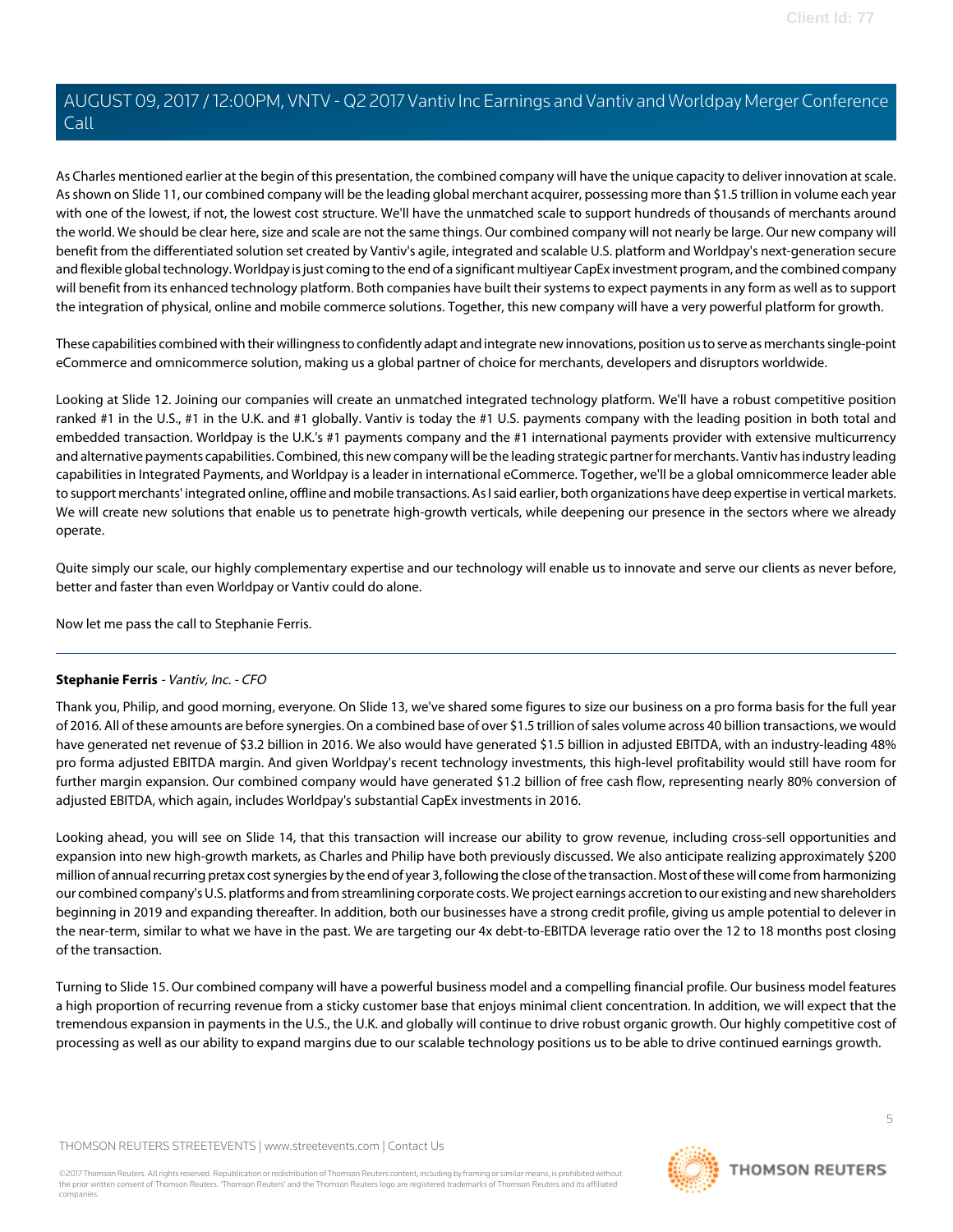Now I'd like to briefly review Vantiv's 2017 second quarter results and our outlook for both the third quarter and the full year 2017. We are pleased to report another solid quarter with net revenue increasing 10% to \$530 million and pro forma adjusted net income per share increasing 19% to \$0.83. Merchant Services net revenue increased 16% to \$449 million, primarily due to a 10% increase in transactions and a 5% increase in net revenue per transaction. On an organic basis, our Merchant Services net revenue grew low-double digits. Financial Institution Services net revenue decreased 13% to \$81 million, primarily due to the decommission of a major client, the remaining effects from the Fifth Third Bank contract renewal and lapping the contribution from EMV card reissuance and fraud-related services in the prior year period.

Turning to Slide 17. You will see Vantiv is increasing our full year 2017 guidance. Reflecting strong first half performance, we tightened the low-end of our net revenue expectation, which is now \$2.1 billion to \$2.12 billion, representing net revenue growth of 10% to 11% above the prior year. We have also raised our full year pro forma adjusted net income per share range to \$3.31 to \$3.36, primarily due to the share repurchase that we announced yesterday. In addition, we are providing guidance for the third quarter. We expect third quarter net revenue to be \$544 million to \$554 million, representing an increase of 11% to 13% over the prior year period, and pro forma adjusted net income per share is expected to be \$0.88 to \$0.90. Our guidance, of course, does not reflect any impact from the transaction with Worldpay.

<span id="page-5-0"></span>Now I'd like to pass the call over to Rick.

# **C. Richard K. Medlock** - WorldPay Limited - CFO & Director

Thanks, Stephanie, and good morning, good afternoon, everyone. Worldpay had a strong first half. And I think we've made great progress across the business. And we've delivered a robust financial performance. I think that's especially given the tough comparative from the exceptional growth that we saw in the first half of 2016. The further acceleration in the pace of our technology development, our innovation and our new products is delivering better outcomes for our merchants. And as we planned, we are successfully migrating customers onto our new acquiring platform, a key element of our technology, which will enable us to compete sustainably and effectively on a global scale. And we're strengthening our customer relationships across all divisions and expanding our global capabilities and market reach with a focus on key growth markets such as Latin America and Asia Pacific. Our confidence remains high, and this is reflected in our medium-term revenue growth guidance, which is unchanged.

Slide 19 shows, we've continued to make very good progress across all our KPIs. Transaction growth in terms of value is at 11%. That drove net revenue also up 11% and after strong performance against the 16% growth in the first half of last year. Underlying EBITDA was up 14% with margin increasing by 80 basis points ahead of expectations. And finally, we generated GBP 60 million of free cash flow and that's a good performance given the headwind of over GBP 50 million from higher tax payments and increased CapEx investment.

If I now look at divisional performance on Slide 20, global eComs delivered net revenue growth of 17% and underlying EBITDA, up 20%. And even with the benefit from some currency translation, this is a great performance, given the 25% growth that we recorded in the first half of last year. We saw good momentum right across eCom. And we're now really starting to see the benefit of the investments that we've made in our reaching capabilities. These are driving growth in regions such as Asia-Pacific and Latin America, where we're growing at a rate that's a multiple of overall eCom growth. The U.K. has made good progress on our strategy to deliver more value for merchants. Net revenue growth was 2%, which reflected a demanding comparative from the first half of 2016, year-on-year increases in scheme fees and a deceleration in U.K. consumer spending towards the end of the half. We are expecting to deliver strong net revenue growth in the second half of the year, driven by changes in sales strategy, pricing and take-up of value-added products and services. Finally, we're continuing to make progress on the repositioning of our U.S. business. There are positive signs across a broad front in terms of operations, customer service and products. Although, it's taking a little longer than we would like for this progress to be reflected in the U.S. financial performance, we continue to manage costs quite tightly, and so underlying EBITDA was stronger, growing going 12% on a constant-currency basis.

And with that, I'll hand back to Charles.

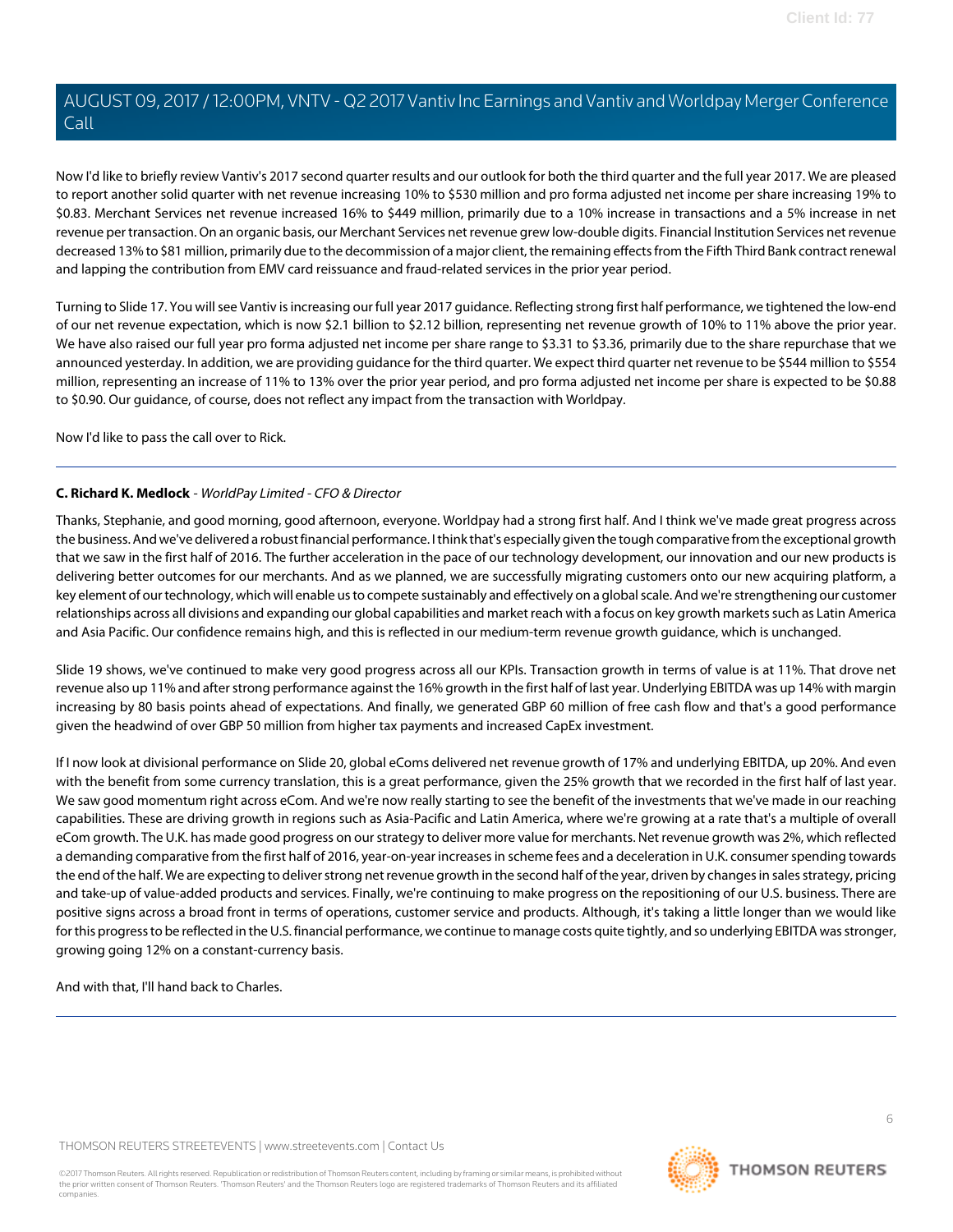#### **Charles D. Drucker** - Vantiv, Inc. - CEO, President and Director

So thank you, Rick. So to summarize on Slide 21, this is a powerful combination that is compelling for both companies. It creates an unmatched global eCommerce leader, with the #1 share in the world's 2 largest and most developed payment markets and the #1 share worldwide. It extends our presence in the high-growth markets, and it creates a combination of scale, distribution and technology that provides significant competitive advantages, which will enable us to create disruptive innovation worldwide.

Concluding on Page 20 -- Slide 22, as I look at the competitive landscape and see where we'll be positioned, I'm very excited of where we're going. This combination will enable us to lead competition and to create the future of payments.

So before I open it up to the operators, I want to take just a moment to reach out and thank our employees of both companies, Philip and I have talked about this, that we want to thank our employees. They look after our clients every day. They wake up and they take care of our clients' needs. If not for them, we would not have been in this position to put these great companies together. So thank you for what you do every day for our clients and making both our companies great.

So operator, please open the lines and let's take some questions.

# **QUESTIONS AND ANSWERS**

#### **Operator**

<span id="page-6-0"></span>(Operator Instructions) And your first question today comes from David Koning of Baird.

**David John Koning** - Robert W. Baird & Co. Incorporated, Research Division - Associate Director of Research and Senior Research Analyst

Congrats. This is really exciting.

# **Charles D. Drucker** - Vantiv, Inc. - CEO, President and Director

Thank you, David.

# **Stephanie Ferris** - Vantiv, Inc. - CFO

Thank you.

**David John Koning** - Robert W. Baird & Co. Incorporated, Research Division - Associate Director of Research and Senior Research Analyst

Yes. And I guess, first of all, I was just wondering you talked about synergies which seem pretty massive. And I was wondering maybe if you could talk a little bit about the timing of year 1, 2 and 3? Is it pretty well staged each year getting up to that \$200 million by the end of the year 3?

# **Stephanie Ferris** - Vantiv, Inc. - CFO

Yes. So I think, we -- I'll start and then maybe Charles can -- and Philip can follow-up, I guess. So we laid up the synergies of about \$200 million, expecting, like we said, the majority of those to come through the harmonization of our U.S. platform as well as some duplicative corporate cost coming through. We do feel very comfortable with the timing that we've laid out. That being said, we haven't started all the detailed integration

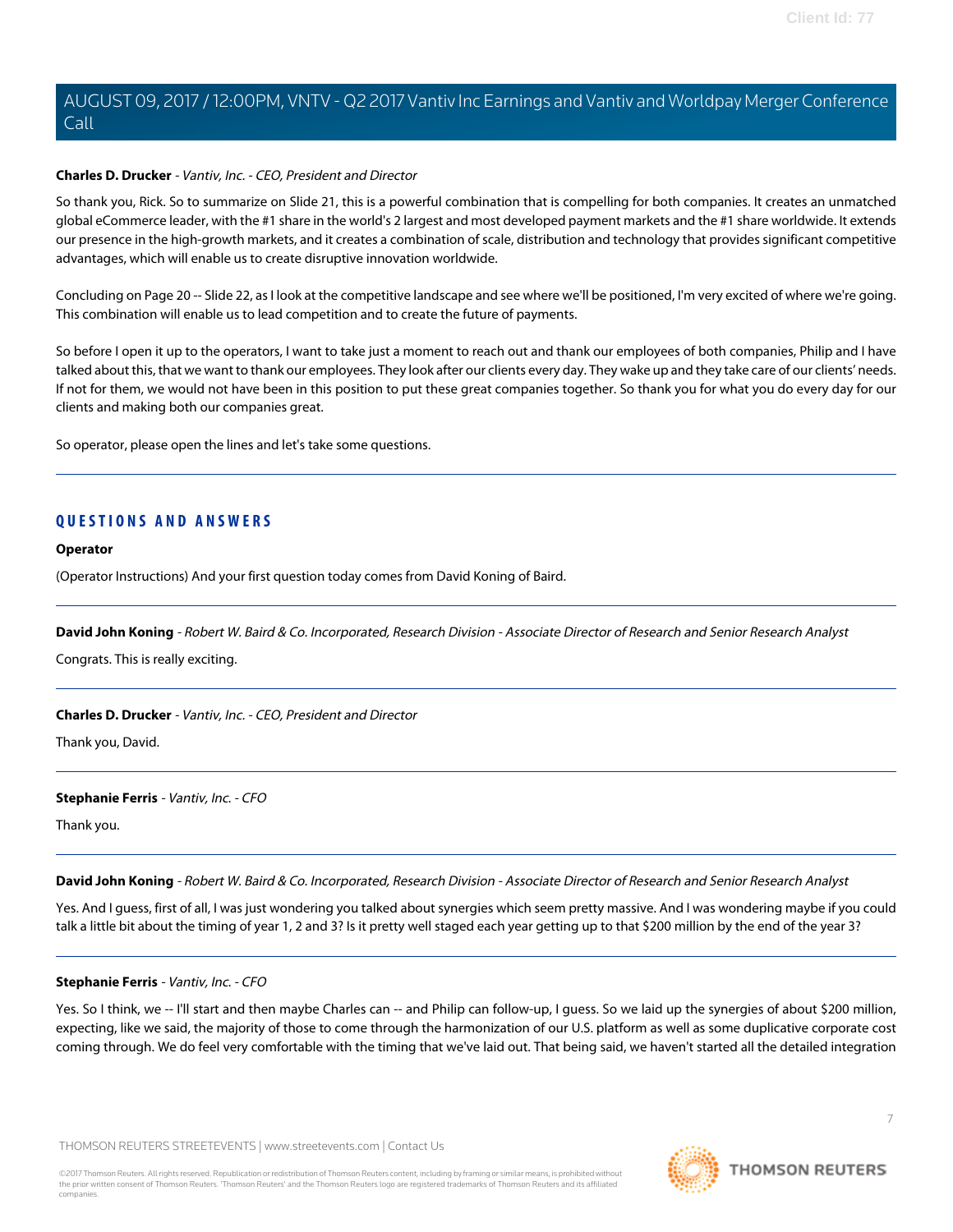work, which as you know, we have a lot of experience doing. And so we feel pretty good about the timing, but don't [harness]it to a dollar for dollar, because we are just starting to do the integration work.

# **Charles D. Drucker** - Vantiv, Inc. - CEO, President and Director

And I'd say, we have good track record of delivering on the synergies. So these are things that we've done as both the companies together before.

**David John Koning** - Robert W. Baird & Co. Incorporated, Research Division - Associate Director of Research and Senior Research Analyst

Great. Okay. And then I guess, just one other one. On the core business, I mean, it's pretty exciting that Vantiv's standalone accelerated in merchant. And maybe just a little commentary on how big-box shaped up for you this quarter. It seems like maybe that got a little better. And then, on the Paymetric acquisition, I think that's in the guidance now? Maybe those 2 things.

# **Stephanie Ferris** - Vantiv, Inc. - CFO

Yes, absolutely. So -- yes, so we were pretty pleased with the quarter's performance. It came in slightly above the top end up our guide. We did close Paymetric at the end of May. So it came in with very immaterial in terms of the quarter. We do have it reflected in the guide now. And so it is fully in, and we're working on that integration now. As far as big-box retailers, so same-store sales growth, we saw get modestly better, but transparently, not significantly better than we had seen in the first quarter. So our expectations continue to be in line with where we came in the second quarter, and we were too pleased with the results.

#### <span id="page-7-0"></span>**Operator**

Your next question today comes from Josh Beck of KeyBanc.

# **Josh J. Beck** - KeyBanc Capital Markets Inc., Research Division - Senior Research Analyst

I wanted to ask about the revenue synergies. So when you think about the potential to gain share in U.S. eCommerce or Integrated Payments globally, are those important categories? Or are there other ones that you would point to when we think about top line synergies?

# **Charles D. Drucker** - Vantiv, Inc. - CEO, President and Director

I'll take that. I think the key is, when we look at the Vantiv portfolio and as we go after the eCommerce market, we have had a lot of good success. However, where we have not had the success is, when a company has locations outside of the world, and then they might split the volume. Having the reach that Worldpay will have will allow, one, our existing clients us to be able to capture the other side of it and vice versa with Worldpay coming to the U.S. But I'm actually more excited about that market is continuing to grow, and we're going to have a set of product features, functions and reach that we think is going to differentiate us. The data across that we can use to help them improve their authorization rates, their revenue uptake, I think, is going to stand us apart.

# **Josh J. Beck** - KeyBanc Capital Markets Inc., Research Division - Senior Research Analyst

Great. And how should we think about the evolution of the technology platforms. Clearly, Worldpay has a very modern new platform. Vantiv is a highly efficient operator. Over time, do you see this company having multiple platforms? Any color you can share on the long-term vision for the tech platform would be great.

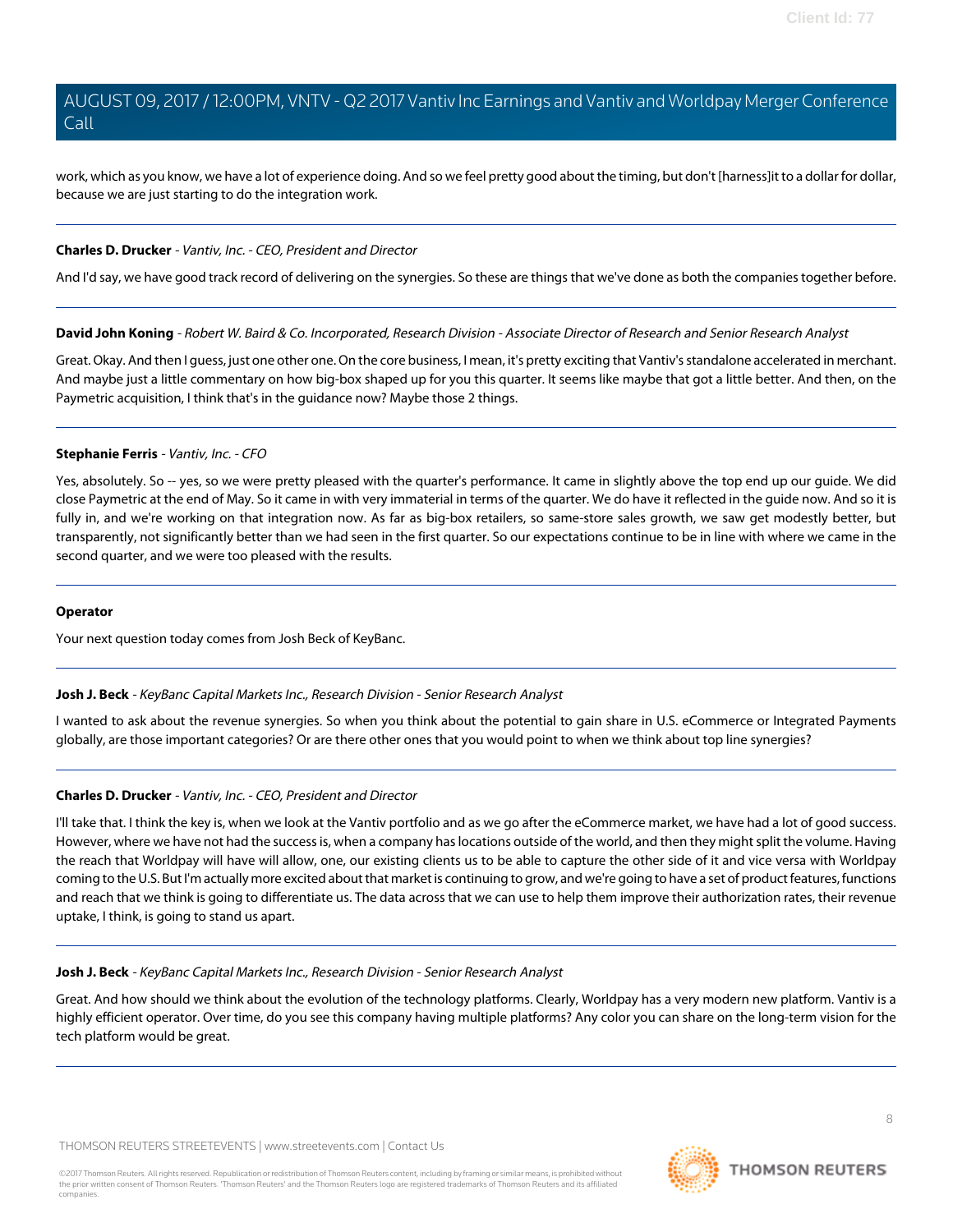# **Charles D. Drucker** - Vantiv, Inc. - CEO, President and Director

So it's still -- and I think you stated it right, it's still really early stage right now. But the thought process is, we'll have a consolidated U.S. platform, we'll have an international platform, and we'll put more like a bridge in between, where our customers get a consolidated view. So from the customers perspective, they'll all be consolidated view. And then, we're going to look at the efficiencies across the platform of where they're at. Now we're in the early stages and that could change. We have different views. But right now, we're thinking that, we're going to have different front doors coming in, but 2 consolidated platforms.

# **Operator**

<span id="page-8-0"></span>Your next question comes from Ashwin Shirvaikar from Citi.

# **Ashwin Vassant Shirvaikar** - Citigroup Inc, Research Division - Director and U.S. Computer and Business Services Analyst

Congratulations, everyone, for the deal. My question is, I want to start out asking about revenues. You obviously, started out and mentioned the possible revenue synergies. I was wondering if you could maybe take a shot at sizing some of the opportunity in terms of, for example, on the Vantiv side, what portion of your client base can use some of the Worldpay capabilities and conversely on the other side the same question.

# **Nathan A. Rozof** - Vantiv, Inc. - SVP of IR

Ashwin, it's Nate. So unfortunately, we cannot size revenue synergies. I think we'll have more detail around those as we get the transaction closed, and we move into '18 and start providing combined company guidance. But I think that, the team here described the sources we see the greatest opportunities, particularly in eCommerce as well as opportunities in Integrated Payments and expanding into other high-growth markets.

# **Charles D. Drucker** - Vantiv, Inc. - CEO, President and Director

So you saw we sent Nathan on here -- on the corner. Look, personally -- and I'll jump it over to Philip in a second, we're very excited about the opportunity. But it really is too early. And our view is more of a long-term type of basis and be able to have the sustained growth.

# **Philip E. R. Jansen** - WorldPay Limited - CEO & Director

The only thing I'd say, I think in terms of the rationale for the deal, I mean, the costs synergies speak for themselves, but actually, it's all about growth. This is medium to long-term growth, and it's behind the 3 things, I think, Charles has mentioned and we mentioned in the presentation, it's scale, it's innovation, it's geographical reach. So those things combined will help us sustain the growth rates above market, which is our long-term aim.

# **Ashwin Vassant Shirvaikar** - Citigroup Inc, Research Division - Director and U.S. Computer and Business Services Analyst

Got it. And then the follow-up question is with regards to as we think a little bit more near-term about 2018, how would you characterize the -sort of the dilution as a result of the investments you're making on harmonizing and so on so forth? And what is the related tax rate that we should use in order to model this correctly?

# **Stephanie Ferris** - Vantiv, Inc. - CFO

Yes, so I think we would expect modest dilution in 2018, as part of the combination, returning to positive accretion in 2019, as we stated. From a tax rate standpoint, not yet giving guidance on that, obviously, some more work to do there. We didn't do this deal for a tax benefit, so it'd be the one thing I would say. So more to come there, Ashwin.

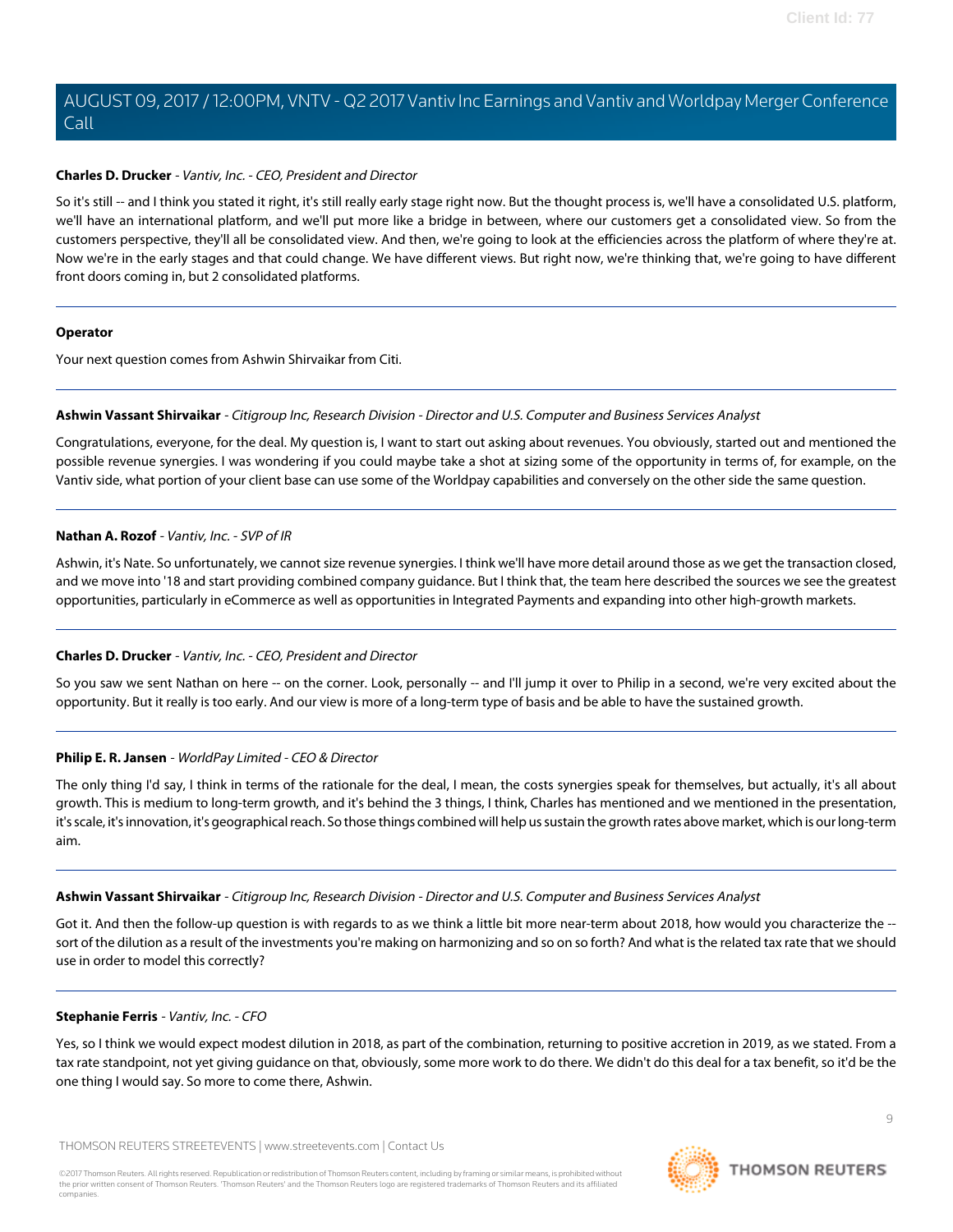# **Operator**

The next question comes from Georgios Mihalos from Cowen.

# <span id="page-9-0"></span>**Georgios Mihalos** - Cowen and Company, LLC, Research Division - Director and Senior Research Analyst

So I guess, the first question that I'd like to ask is, I guess, mostly for Philip and Rick here. As you think about the growth that you've seen Worldpay deliver again, double-digit growth now over the first half of the year. Given some of the things coming on in Europe, whether it'd be PSD2 or Brexit, how are you thinking about the growth profile of the Worldpay stand-alone business sort of going forward?

# **Philip E. R. Jansen** - WorldPay Limited - CEO & Director

Yes, I'll go first, and Rick can chip in. I think nothing's really changed in terms of our outlook. And I think, we being consistent from the time of the IPO in terms of our medium-term guidance, so nothing's changed on that front. I think we'll recognize with regard to Brexit, there is a potential economic slowdown at the macro level, which will impact our business. So we're very resilient, but we're not totally immune from that. And I think all our calculations going forward we've assumed a pretty conservative scenario for the future for that point of view. So I don't think it's material at all on our numbers and that's certainly, our plans in the future to take that into account. And again, I think, if you look at our results today, we're 14% up on EBITDA, I guess, a very strong first half in 2016. I think we're pretty encouraged by these results. We can't talk about future, but I think, hopefully, the future, you can take some comfort by looking at the history of what we've done over the last 7 years.

# **C. Richard K. Medlock** - WorldPay Limited - CFO & Director

Yes. And I mean, I'd just add to that. I mean, Worldpay doesn't give specific 1 year guidance. Our medium-term growth targets are unchanged and that is to grow our net revenues over the medium-term period. The guidance we gave at IPO was 9% to 11%. And we still believe that's consistent and achievable over that period.

# **Philip E. R. Jansen** - WorldPay Limited - CEO & Director

George, you asked one specific question on PSD2, which is a good one. I think, as times gone by, I think there is a lot of progress been made on 2 fronts. One is actually what it means. So what is PSD2 going to mean for the marketplace? What are the kind of propositions that might come about as a result of the change in the regulatory regime in Europe? So that's the first thing. And the second thing, I think our thinking also developed quite considerably over the last 6 months. And I think, we have a stronger view that the balance of opportunities versus risk is very much awaited in the opportunity side. So there is a lot of work to be done on that front, but we feel pretty optimistic that we can develop some new propositions that will hit the market in a very exciting way.

# **Georgios Mihalos** - Cowen and Company, LLC, Research Division - Director and Senior Research Analyst

Great. Appreciate that color. And just as a quick follow-up. As it relates to eCom and the platform there and the strong growth that Worldpay is seeing. Charles, when you think about now having access to that platform, is it really that you're getting a lot more scale on the eCom side? Or is there also some additional technology that now comes to the forefront with Worldpay -- with -- at Vantiv that may help you compete against some of the more nontraditional digital payment players?

# **Charles D. Drucker** - Vantiv, Inc. - CEO, President and Director

Yes, I think, it's a combination. I think the most excitement is, the reach to all the various currencies and the schemes over 300 payment types is a real differentiator for us. I think actually combining how we go-to-market around helping our clients improve their revenue stream auth rates and

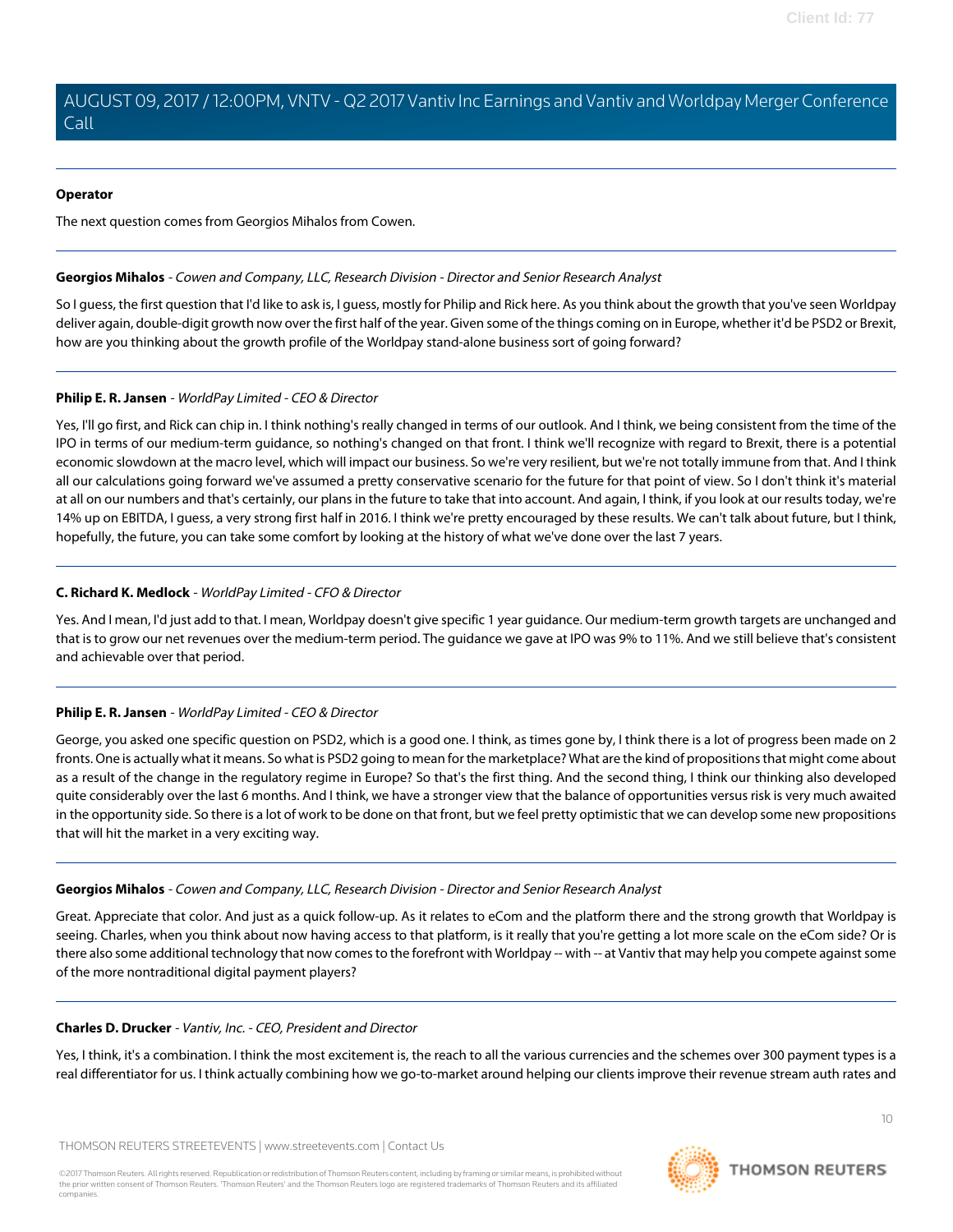-- is going to even be more powerful. And we have a couple of other things that they have and we have that develop together. I think we'll continue to leap progress ahead.

# **Philip E. R. Jansen** - WorldPay Limited - CEO & Director

The only thing I would add to that. I mean, just -- I know it's obvious but I'm going to repeat it. I mean the fit of these 2 businesses, I mean, is extraordinarily strong. We are #9 in the U.S., and Vantiv #1 in the U.S. And so just combining us there, it's satisfactory. And everywhere else around the world and we go to our customers, where typically while we're always #1. So I mean just those 2 things kind of means that we can bring bear to the benefits of both organizations quickly to the respective parts that we didn't previously cover in such a compelling fashion.

#### **Operator**

<span id="page-10-0"></span>Your next question comes from Jeff Cantwell of Guggenheim.

# **Jeffrey Brian Cantwell** - Guggenheim Securities, LLC, Research Division - VP and Analyst

With regards to the combining of Worldpay's eCom platform and Vantiv's eCom platform, can you just remind us what those revenues are on a combined basis right now? Essentially, I just want to understand what percentage of your total revenue basis coming from eCom? And then, how fast would that combined revenue base be growing? Just trying to develop a reasonable set of expectations for the combined eCom business.

# **Nathan A. Rozof** - Vantiv, Inc. - SVP of IR

Yes, so this is Nate. So we obviously don't break out Vantiv's U.S. eCom revenue, but the trends there have been consistently strong with mid-single digit -- or I'm sorry, mid-teens.

# **Stephanie Ferris** - Vantiv, Inc. - CFO

Yes.

# **Nathan A. Rozof** - Vantiv, Inc. - SVP of IR

Mid-teens, well, my apologies, on that revenue growth. But I'll hand it over to the Worldpay guys, who'll obviously provide a lot more disclosure around the strength of their eCom business, and they can talk about the trends there.

# **Philip E. R. Jansen** - WorldPay Limited - CEO & Director

Yes. All I'd say, you could see our numbers. I think, we're particularly pleased with the first half eCom numbers. I mean, 17% up on net revenue, 20% up on EBITDA, against an incredibly strong first half in 2016, is a really strong result, so -- and we're pleased with that. As Rick has said previously in terms of our guidance, we maintain the guidance that we have always stuck to. Rick, do you want to add anything to that?

# **C. Richard K. Medlock** - WorldPay Limited - CFO & Director

No. Just to give the numbers, I mean, obviously, we do -- we break out our eCom business as one of our business units in reporting segments. It did GBP 221 million worth of revenue in the first half, as Philip said, up 17%. So I'll give some elements of the scale of it.

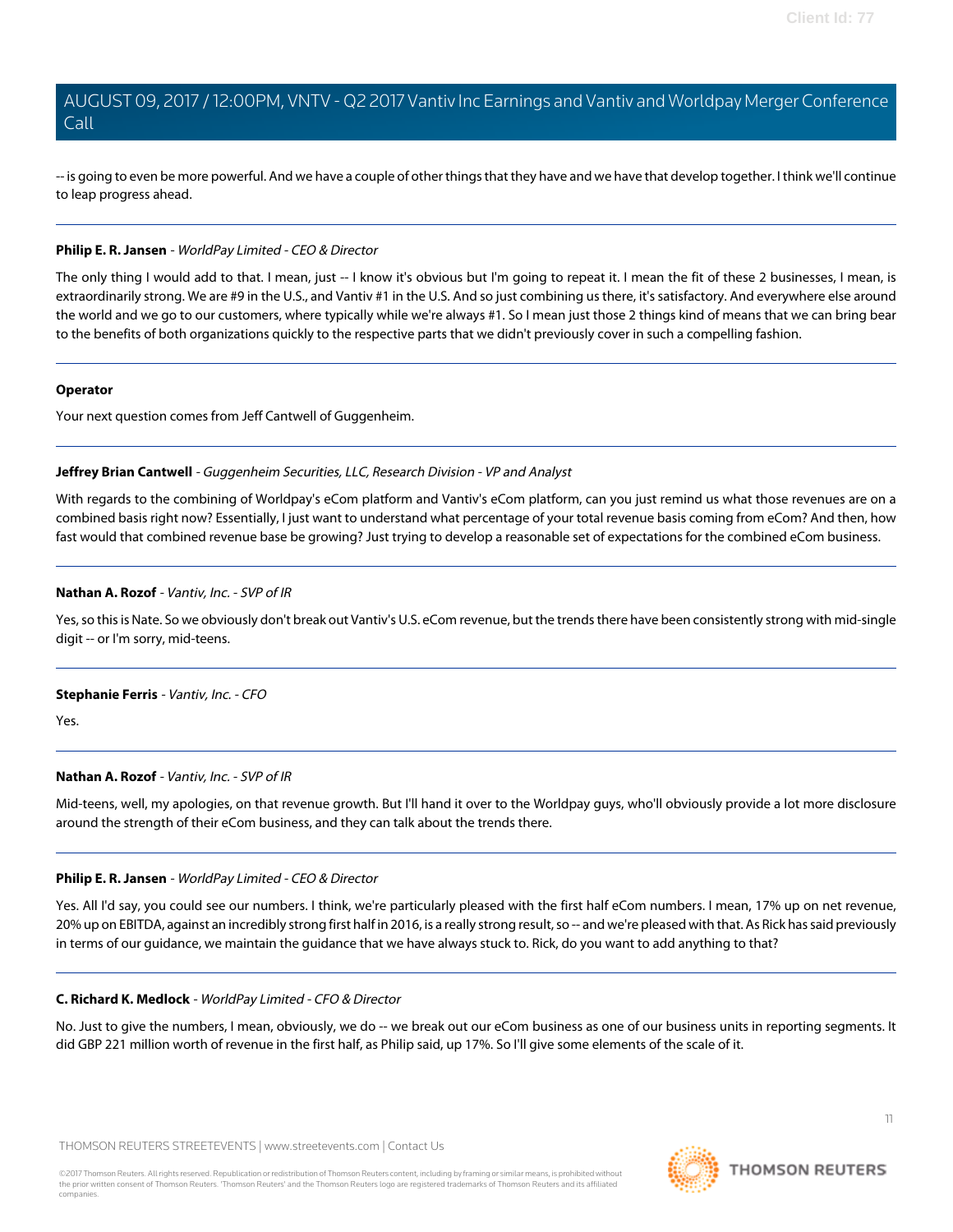# **Jeffrey Brian Cantwell** - Guggenheim Securities, LLC, Research Division - VP and Analyst

Okay. Appreciate that. And then just on the tax rate, I just want to clarify one thing. Is there anything else we should be aware of? I'm curious, as to whether there is a possibility of an inversion once the companies are being combined?

# **Stephanie Ferris** - Vantiv, Inc. - CFO

Yes -- but no, there'll be no inversion.

#### **Operator**

<span id="page-11-0"></span>The next question comes from Craig Maurer of Autonomous.

# **Craig Jared Maurer** - Autonomous Research LLP - Partner, Payments and Financial Technology

You talked a lot during the formal remarks about the ability to push IPOS globally. What's the lead time do you think to get Mercury's platform prepared for global expansion?

# **Charles D. Drucker** - Vantiv, Inc. - CEO, President and Director

Yes. So I think from us first of all is getting transaction closed and then putting a road map together. But I think there is a lot of opportunities from existing clients and developers that are on our integrated platform today that are quite frankly looking to reach into other countries. So I think there is an opportunity. I think, the markets globally are a little bit different and the uptake will be probably not as fast as mature, where the U.S. is. But I think it's going to be a tremendous and has a long tail opportunity across the world.

# **Craig Jared Maurer** - Autonomous Research LLP - Partner, Payments and Financial Technology

Just a follow-up. You talked about LatAm as a big future opportunity. There is a lot of disruption right now in the Brazilian market. Do you think you can move fast enough to take advantage of that and achieve some of the growth rates that others in the market are seeing right now as new entrants?

# **Philip E. R. Jansen** - WorldPay Limited - CEO & Director

Well, the short answer is, yes. But I mean, you are right, it's complicated and not that straightforward in that marketplace. The reason I'd say, yes, really is, because you've actually got a pretty strong proposition there, we strengthened it recently, as I said in my comments earlier on, we've actually got a very small market share, which also helps, okay. So we're tiny in that market. So we've got actually great technology. We've got a low base, growing fast, and we got some fantastic clients. So we're growing with those guys will allow us to use those benchmarks to grow further. So again, it's the credibility we have of operating all around the world, which is helping us in Brazil and Argentina. And Ron, do you want -- Rick, do you want to add anything?

# **C. Richard K. Medlock** - WorldPay Limited - CFO & Director

I was simply going to say that up until now, Worldpay's presence in Brazil and Latin America has been gateway only. And now we are able to do acquiring, that's really the most recent development. So I think that's a really exciting opportunity.

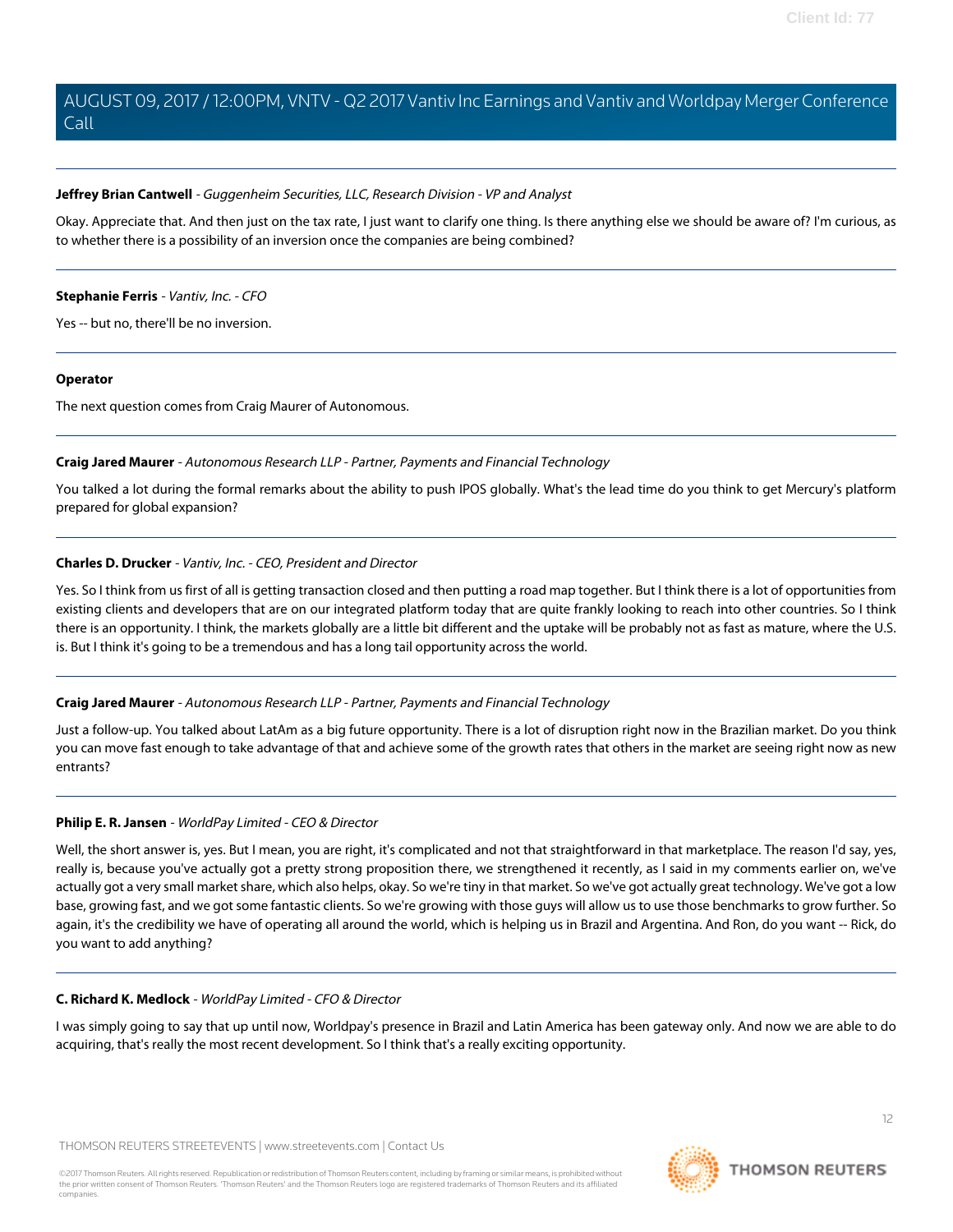#### **Operator**

<span id="page-12-0"></span>Your next question comes from Matthew Roswell from RBC.

#### **Daniel Rock Perlin** - RBC Capital Markets, LLC, Research Division - Analyst

This is actually, Dan. Can you hear me?

#### **Charles D. Drucker** - Vantiv, Inc. - CEO, President and Director

Yes.

#### **Stephanie Ferris** - Vantiv, Inc. - CFO

We can.

#### **Daniel Rock Perlin** - RBC Capital Markets, LLC, Research Division - Analyst

Great. So a couple questions. The revenue yields at Worldpay blended are like 25 basis points based on 2016 numbers, and your eCom are even higher. I guess, 2 things. One is, can you just help us understand the major differences between those and Vantiv's, which look to be about 17 basis points?

#### **Stephanie Ferris** - Vantiv, Inc. - CFO

I can probably take a shot at that.

# **Charles D. Drucker** - Vantiv, Inc. - CEO, President and Director

You go, please.

# **Stephanie Ferris** - Vantiv, Inc. - CFO

I think it's primarily the fact that we have so many large clients that are taking our yield to be a little bit lower than if you look at Worldpay. So I think it's just a matter of mix.

# **C. Richard K. Medlock** - WorldPay Limited - CFO & Director

And also, the fact that we have the international component as well. And if you look at the eCom take rate, which is about 31 basis points, about half of that comes from acquiring, and then the other half of that comes from the ancillary services, foreign exchange, fraud and risk, gateway, alternative payment methods, which clearly, in Vantiv's case, you don't have foreign exchange compared in that.

#### **Stephanie Ferris** - Vantiv, Inc. - CFO

Right.

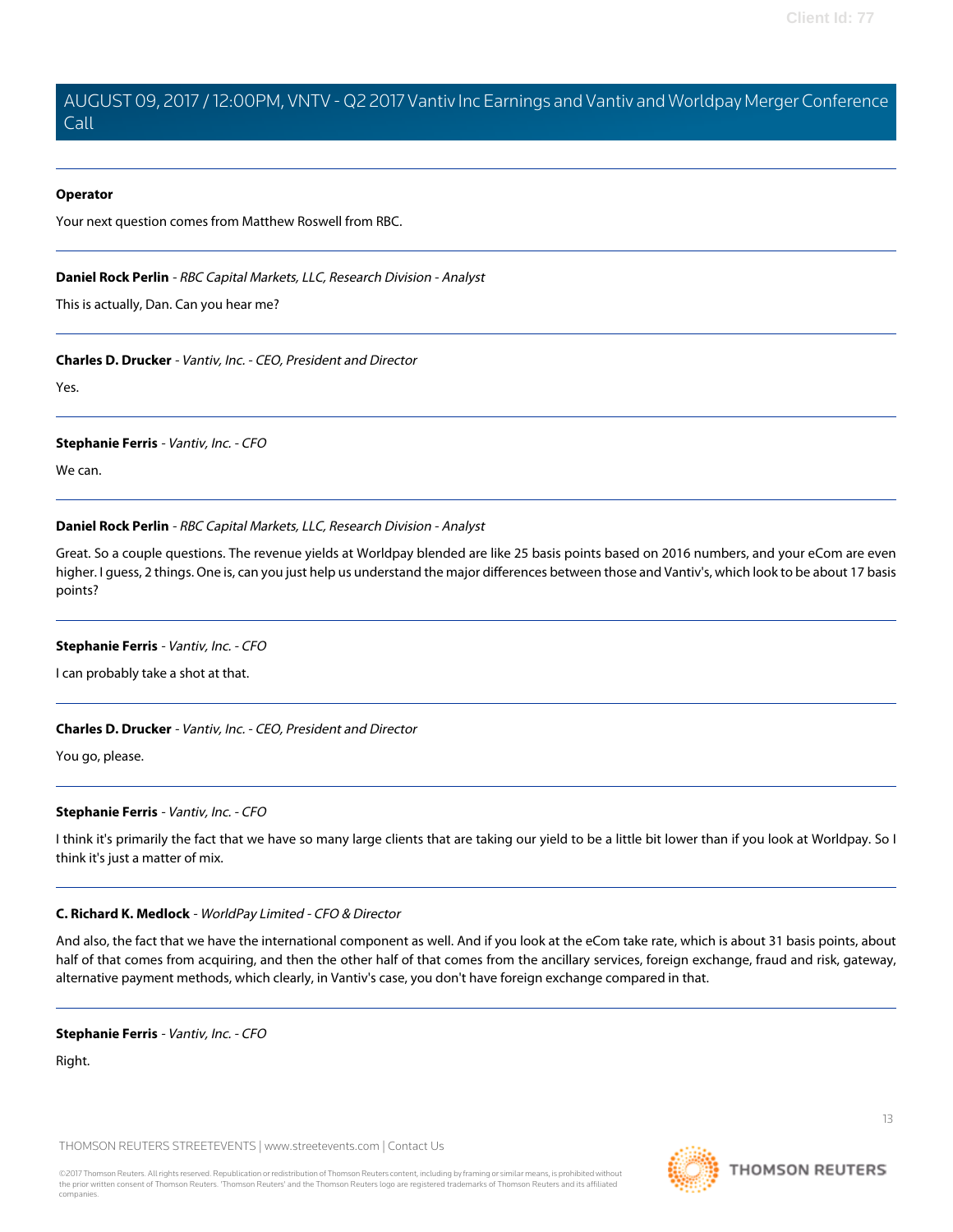# **Charles D. Drucker** - Vantiv, Inc. - CEO, President and Director

Right.

# **C. Richard K. Medlock** - WorldPay Limited - CFO & Director

So that tends to boost us. I realized -- and in terms of our U.K. business, which was all comparable with Vantiv's business, where we have a lot of large corporates there, who we are in very low take rates, so single-digit basis point margins up to the SME space, where we're at a 40, 50 basis points level.

# **Daniel Rock Perlin** - RBC Capital Markets, LLC, Research Division - Analyst

Got it. And I know you're not prepared to kind of talk about the percentages of this concentric circle that comes together for you guys. But I got to believe that at some level the 17 basis points can merge closer to these 25 basis points over time as a blended number for revenue synergy purposes. I mean, is that a fair assumption to start with as we think about driving incremental top line?

# **Charles D. Drucker** - Vantiv, Inc. - CEO, President and Director

I would just say, we're looking forward to bringing some of the products and the reach that Worldpay has to our clients. So how that all comes together will -- over time, we'll talk about. But basically bringing those extra features, the FX and other components that we think will be a positive effect for us.

# **Daniel Rock Perlin** - RBC Capital Markets, LLC, Research Division - Analyst

Can I just ask a question on Brexit. And I think I know the answer, but I want to make sure. So the European platform is portable both in the U.K. and outside of U.K. post-Brexit? In other words, there's no incremental dollars that need to be put into the U.K. specifically from an acquiring perspective to have it kind of on soil?

# **Philip E. R. Jansen** - WorldPay Limited - CEO & Director

Yes. So today, Worldpay is licensed both in the U.K. and in Europe through the Central Bank. And we have a processing platform which the gateways go through both countries. And I think, we said previously that, the only potential increased investment may be that we would need to store transaction data outside of the U.K. within the EU, if that was a requirement. In which case, there would be some upgrading to data center capacity in the Netherlands, but other than that, pretty minor.

# **Daniel Rock Perlin** - RBC Capital Markets, LLC, Research Division - Analyst

Okay. But you have the physical infrastructure, so it's just literally adding stacks?

# **Philip E. R. Jansen** - WorldPay Limited - CEO & Director

Yes. Correct. I mean, we -- back in 2013, with the PSD1 Regulation, we already set up an operation in the Netherlands and processed a significant amount of transactional volume out of the Netherlands today. So that was already put up in place and done in 2013.

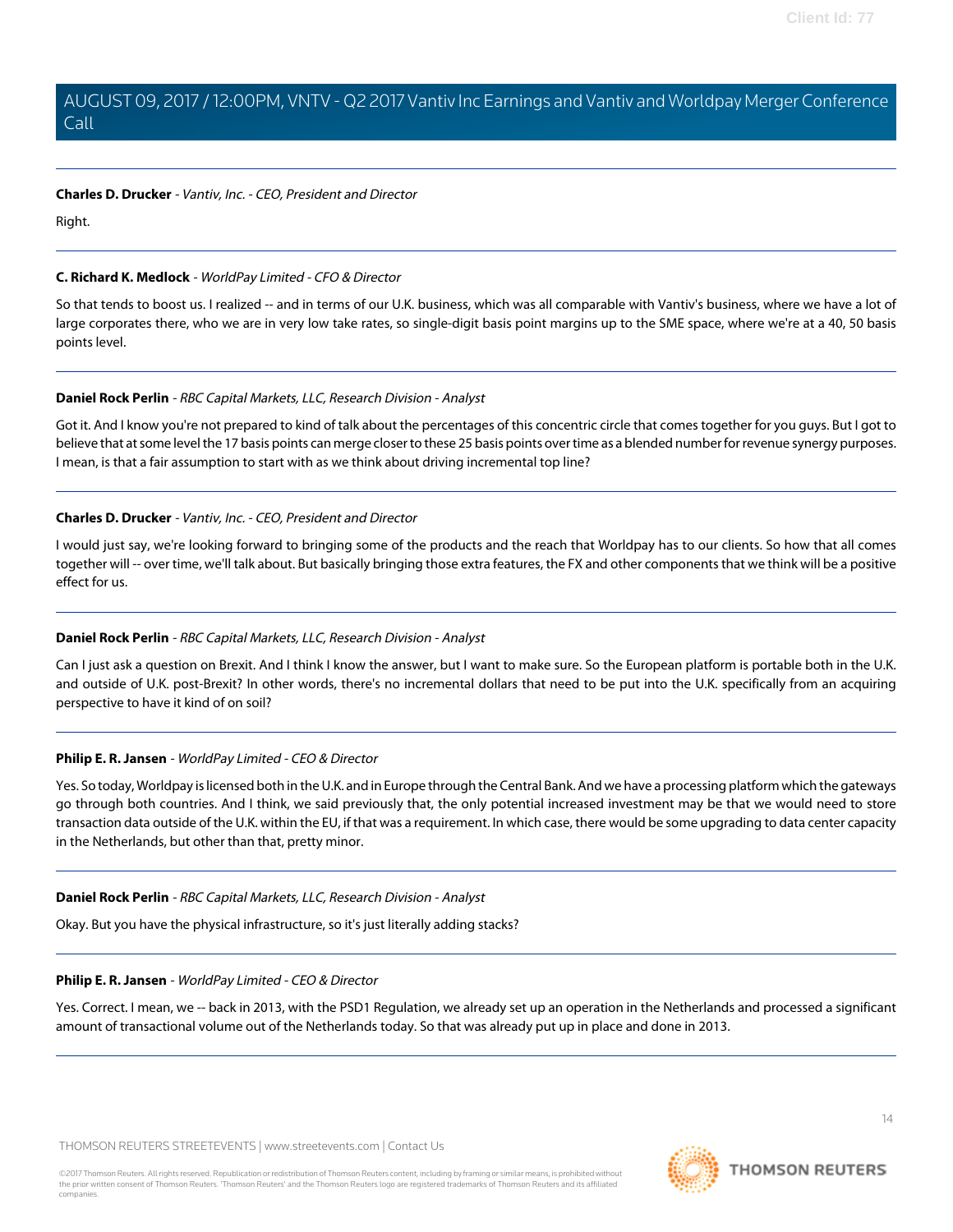# **Daniel Rock Perlin** - RBC Capital Markets, LLC, Research Division - Analyst

Excellent. And then just one last one for Stephanie. The Fifth Third transaction, can you just tell us what we should be using for the TRA benefit to the tax rate?

# **Charles D. Drucker** - Vantiv, Inc. - CEO, President and Director

Sure. Actually, I'll take that one. I can help you with that. So we're expecting the tax adjustment line to step up to -- bear with me, \$33 million for the last 2 quarters of the year.

# **Operator**

<span id="page-14-0"></span>Your next question comes from Joseph Foresi of Cantor Fitzgerald.

# **Joseph Dean Foresi** - Cantor Fitzgerald & Co., Research Division - Analyst

I was wondering if you talk about some the challenges of going global. Maybe, you can talk about maybe the top 2 or 3. And any specific strategy in eCommerce? I'm sure it's going to get more crowded as the growth rates stay pretty aggressive in that area?

# **Charles D. Drucker** - Vantiv, Inc. - CEO, President and Director

I'd say the biggest thing that we have is to make sure that all our employees land well that we really -- it's up to Philip, myself and our senior team to really explain the strategy in the mission, because I think, our employees are excited, but they take care of our clients every day. I would tell you that, when it comes to -- it's an exciting space, but just like I talked about Integrated Payments, it's hard to do. It's hard to get all these countries. I mean, it takes years to get all these countries and it's difficult. So where everybody on a piece of paper and to create a strategy wants to put it down, the execution of it is, it takes a while and it's very difficult. So I think, our lead and combining us together gives us a lead in that. So even if people want to get into it, it's going to take them a while. And with the industry consolidating a little bit, I think, we're going to have an opportunity, have plans to grab share.

# **Philip E. R. Jansen** - WorldPay Limited - CEO & Director

I might add to that. I think Charles and I have talked about this quite a lot. I think as Charles said, the issues are how we make our people feel comfortable with the new organization, because you got 2 different companies with 2 slightly different cultures. And bringing those together always needs great care and attention. And the good news is, we're very similar in lots of ways. So we have the same principle, the same philosophy, the same growth profile, actually. So I think that's the first one. The second one is, this company is going to be just much larger. By definition, more than double for us in terms of scope, that's pretty significant. And therefore, managing the complexity associated with that, comes back to the people that we have to lead in a certain way. So those are the issues. The one that's obvious, which I think we had a lot of questions on is, how do we answer the technology challenge of creating the right proposition step for our customers on the most efficient platform, now that we've got 2 companies coming together? So we got plenty of time. We have a plan for how we get the answers, but those are the issues as I see them.

# **C. Richard K. Medlock** - WorldPay Limited - CFO & Director

But I think it's also just worth reminding people that today, Worldpay operates in over 150 countries and 126 currencies. And we support global customers today. And it's very hard for people to replicate that network and compete with us across-the-board. We built that capability over the last 20-odd years. And you need licenses in country, you need vertical market expertise and integrations, you got to have regulatory approvals, and clearly, you've got to have the feet on the ground in the networks and relationships. That network is available for Vantiv's existing customers

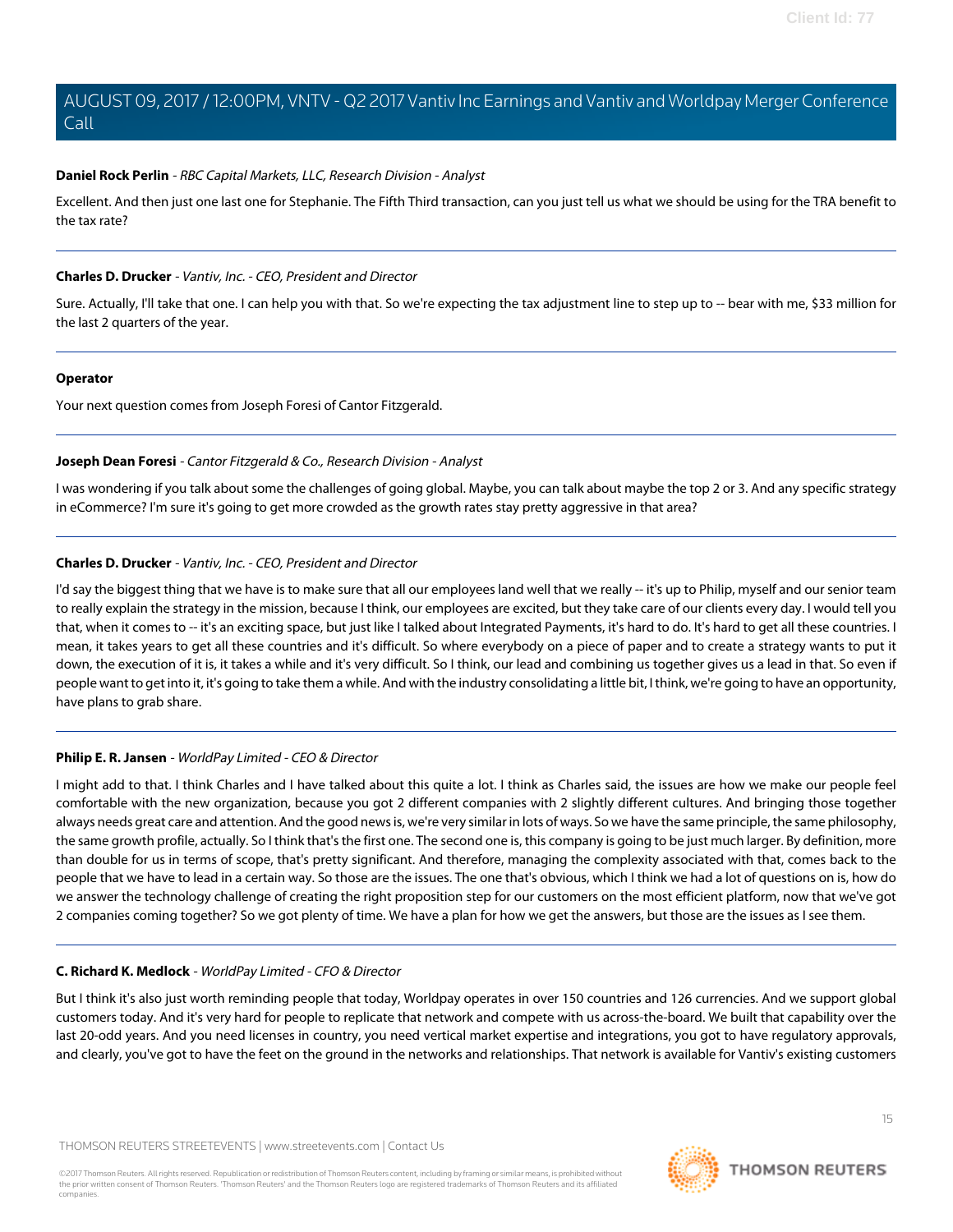to jump on the back of today. No one else can provide that globally. It is a unique capability. Other people have many different payment methods, other geographic companies, but no one has this broad base as Worldpay have.

#### **Charles D. Drucker** - Vantiv, Inc. - CEO, President and Director

So I would say, to repeat that, 146 countries, 126 currencies, 300-plus payment types. I mean, that's what -- that's a true scale is.

#### **Joseph Dean Foresi** - Cantor Fitzgerald & Co., Research Division - Analyst

Got it. And then just on the cost synergies. Anymore thoughts on the cadences out across years? It sounds like it's going to be obviously accretive in '19 and then '18 would be obviously a little bit maybe dilutive. I just wanted -- I don't want to get ahead of ourselves on the modeling side to where we start thinking about the cost synergies?

# **Stephanie Ferris** - Vantiv, Inc. - CFO

Yes, I think, we laid out thoughts around the timing and the cost synergies in the 2.7 that we filed this morning. We didn't?

# **Charles D. Drucker** - Vantiv, Inc. - CEO, President and Director

No.

#### **Stephanie Ferris** - Vantiv, Inc. - CFO

Okay. I think we'll have to come back to you in terms of thoughts around timing, but we do feel really good about getting there by the end of 2020 in terms of the full \$200 million, but we probably need to give you some thoughts on how to think about the rollout.

# **Joseph Dean Foresi** - Cantor Fitzgerald & Co., Research Division - Analyst

Okay. And then just lastly, on the combined entity, any thoughts on the reporting segments and the structure there? Obviously, we'd love to get the eCom specs?

#### **Stephanie Ferris** - Vantiv, Inc. - CFO

We may -- no, not yet.

# **Charles D. Drucker** - Vantiv, Inc. - CEO, President and Director

She's going to be mad. She is not going to let us talk.

#### **Stephanie Ferris** - Vantiv, Inc. - CFO

Yes. Not yet, not yet. Still working on it.

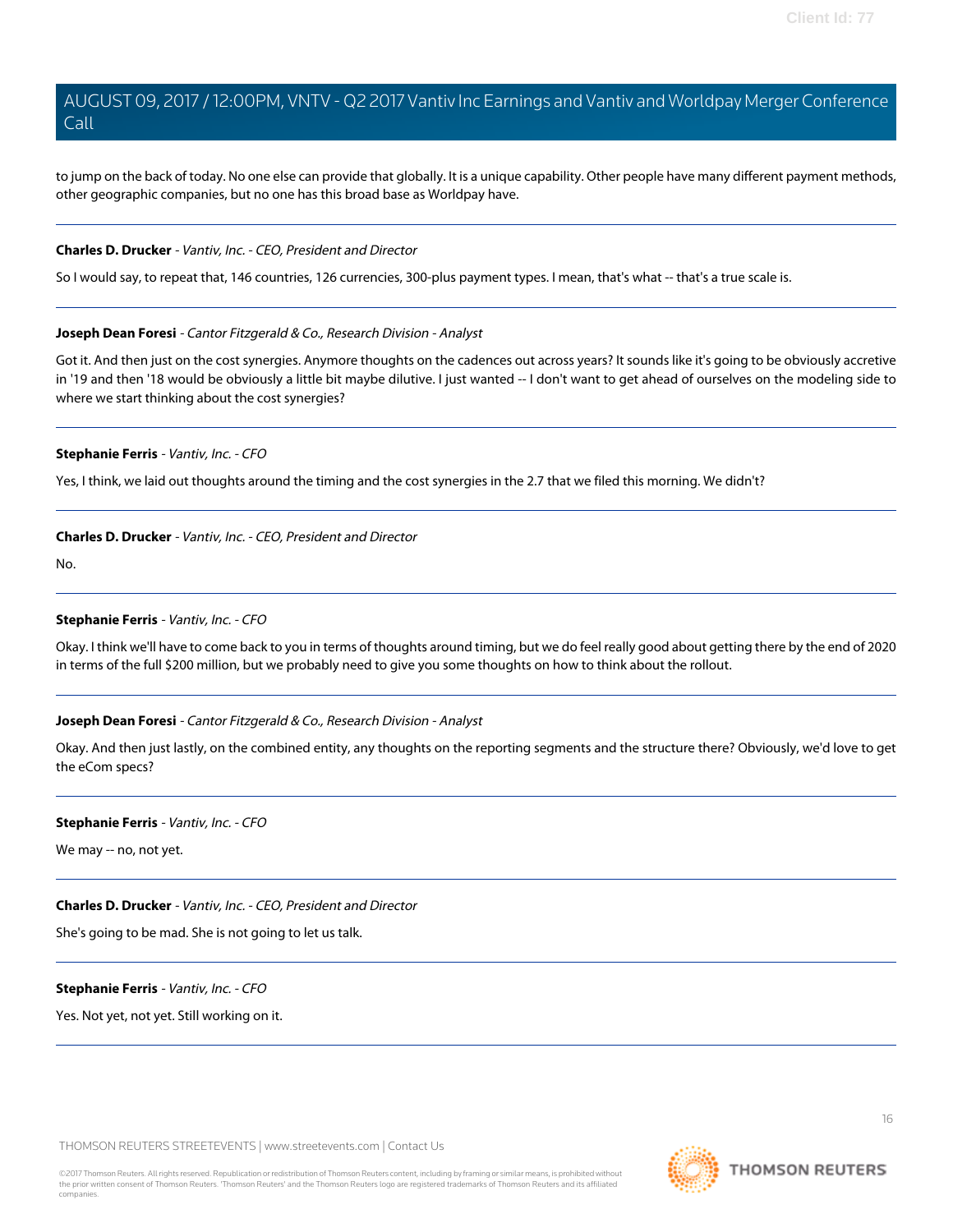# **Charles D. Drucker** - Vantiv, Inc. - CEO, President and Director

We're still developing it, yes.

#### **Operator**

<span id="page-16-0"></span>The next question comes from Robert Napoli from William Blair.

**Robert Paul Napoli** - William Blair & Company L.L.C., Research Division - Partner and Co-Group Head of Financial Services and Technology

Vantiv has given out the mix of business between its high-growth verticals in the past. And I was wondering if you could update that based on the combined entity?

# **Charles D. Drucker** - Vantiv, Inc. - CEO, President and Director

We're not updating it for the combined entity. Our mix in terms of high growth channels is from the Vantiv stand-alone side, remains consistent. We've now actually seen our high-growth channels move up to just over half of our Merchant Services segment, net revenue, which we're really proud of. It demonstrates that, we've really transformed this business over the past few years, but we...

# **Stephanie Ferris** - Vantiv, Inc. - CFO

And an update on the quarter, they continue to do really well above high-teens. So our high-growth channels from Vantiv cost stand-point continue as Nate said to be above 50% and continue to perform very well for us.

# **Robert Paul Napoli** - William Blair & Company L.L.C., Research Division - Partner and Co-Group Head of Financial Services and Technology

And then, as part of your strategy as a combined entity, you talk about entering -- adding new products in markets. What products are missing? Or do you think are opportunities for the combined entity and which markets do you feel like you are not in that you need to be bigger in or move into or become bigger in?

# **Charles D. Drucker** - Vantiv, Inc. - CEO, President and Director

Well, like we talked about, we think Integrated Payments can travel the world, and we think that's a great opportunity. We think that in the U.S. actually, by having this reach, it's going to be even a lot more success with new business opportunities in the U.S. and also in different segments of the market where we've traditionally been in the higher-end in the eCom have the ability to come down lower and bring value propositions to them.

# **Philip E. R. Jansen** - WorldPay Limited - CEO & Director

Maybe I would add. I don't know what you know Worldpay, but our global eCommerce division that we've been talking about a little bit earlier on that that's where we've got all the large, fast-growing techie type companies online by definition. We have almost no -- probably with tiny presence in the U.S. So that product set, we now get access to a product set in the U.S. that we can plug into our technology and a way we go for those customers. So we simply could not offer them anything in the domestic U.S. market.



**THOMSON REUTERS** 

17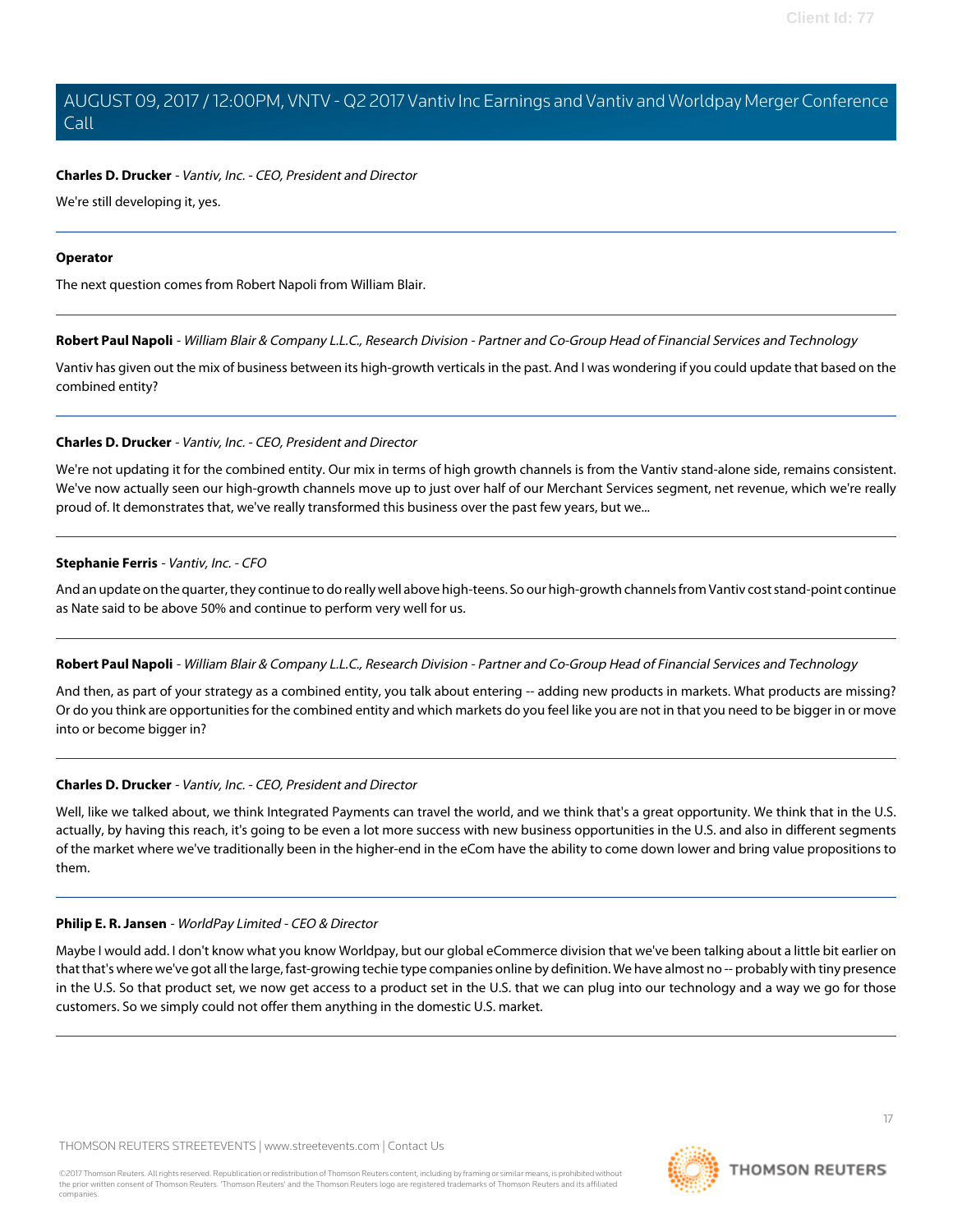# **Robert Paul Napoli** - William Blair & Company L.L.C., Research Division - Partner and Co-Group Head of Financial Services and Technology

Great. And last quick question, the corporate headquarters in Cincinnati versus London that would have discussion the deal may not have happen if the corporate headquarters is in London. What was the final decision on where the global corporate headquarters was located? And does it -how much does it matter?

# **Charles D. Drucker** - Vantiv, Inc. - CEO, President and Director

Well, it's a very good question. So the world is getting a lot smaller and people are always traveling. But the corporate headquarters is in Cincinnati and international headquarters as we look to launch and be in other countries, it really makes sense having that in London. I mean, when you look at how the quality people that are out here in the U.K. and how they understand all the other countries, similar to how we understand the U.S. and working together. So this is going to be really good partnership.

# **Operator**

<span id="page-17-0"></span>And your final question today comes from David Togut of Evercore.

# **David Mark Togut** - Evercore ISI, Research Division - Senior MD and Fundamental Research Analyst

Philip , could you comment on the evolving competitive landscape in Continental Europe for merchant acquiring? We've seen some of your competitors build out growing partnerships. Clearly, you came out of RBS. Paypal recently announced that they're going to issue Visa cards in Europe. How do you see the competitive landscape evolving in Continental Europe in particular? And how are you positioning the company to win in Continental Europe long term?

# **Philip E. R. Jansen** - WorldPay Limited - CEO & Director

Yes, it's a really good question. Thank you. You're right. In the European markets that they are pretty different looking across Germany, Italy, France, the Scandinavian region. There are different trends going on each of those markets as you rightly suggest. I think at the moment, as you know, we operate in the U.K. in the point-of-sale area and online, and then typically across the rest of Europe, we're in the online space mainly. So we're going to continue to drive that growth in the way that we described previously. But also look over a sort of 5-year time frame, how we can get into the maybe the SME market both the online and Integrated Payments using the Vantiv experience. So the thinking is along those lines. We'll always be focusing on the merchant side. So I don't anticipate us getting more into the consumer side or wallet side. So we understand that in the -- around these markets, the local ACH tie is very important, and we'll be able to participant in that in the right way.

# **Charles D. Drucker** - Vantiv, Inc. - CEO, President and Director

And when Philip and I talked about. I mean, if you think about the 300-type of payment methods that they have to allow us to do where -- we're going to transact how the merchant wants to transact, wherever their customer wants to transact. And we're going to be able to deliver that. And while we have very -- this industry has very good competitors. They're all very good. We think putting the combination together will allow us to effectively compete, and we believe win more than half their share of market share.

# **David Mark Togut** - Evercore ISI, Research Division - Senior MD and Fundamental Research Analyst

Understood. Just a quick final question for Stephanie. What's the blended cost of debt for the combined companies?



**THOMSON REUTERS**